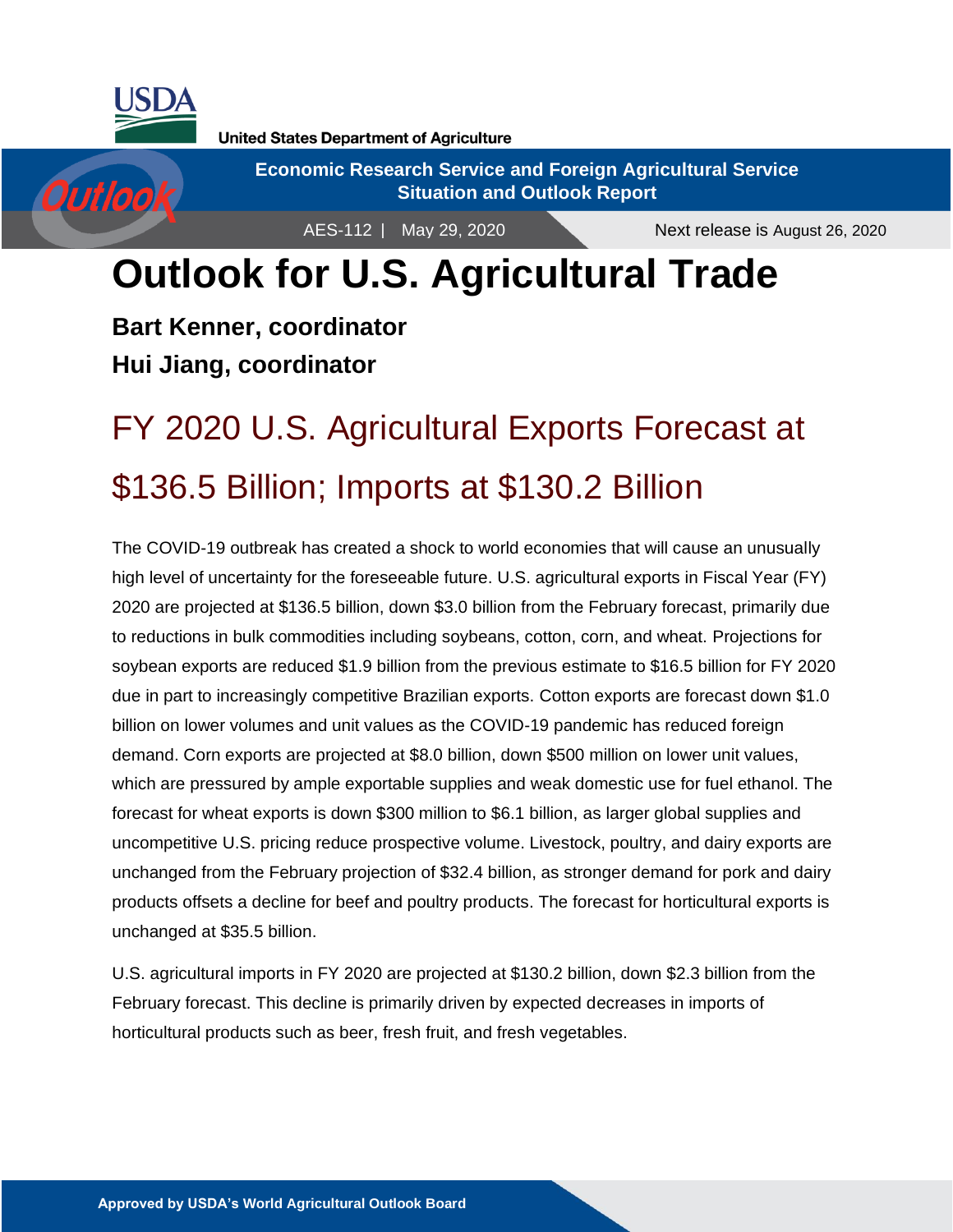The forecasts in this report are based on policies in effect at the time of the May 12 *World Agricultural Supply and Demand Estimates* (*WASDE)* release.

| Item           | 2014  | 2015  | 2016  | 2017                   | 2018  | 2019  | Forecast fiscal year*<br>2020 |       |
|----------------|-------|-------|-------|------------------------|-------|-------|-------------------------------|-------|
|                |       |       |       |                        |       |       | Feb.                          | May   |
|                |       |       |       | <b>Billion dollars</b> |       |       |                               |       |
| Exports        | 152.3 | 139.8 | 129.6 | 140.2                  | 143.4 | 135.5 | 139.5                         | 136.5 |
| Imports        | 109.3 | 114.2 | 113.0 | 119.1                  | 127.5 | 130.9 | 132.5                         | 130.2 |
| <b>Balance</b> | 43.1  | 25.5  | 16.6  | 21.1                   | 15.9  | 4.6   | 7.0                           | 6.3   |

Table 1--U.S. agricultural trade, fiscal years 2014-20, year ending September 30

\*Reflects forecasts in the May 12, 2020, *World Agricultural Supply and Demand Estimates* report.

Source: USDA, Economic Research Service and Foreign Agricultural Service analysis and forecasts using data from U.S. Department of Commerce, Bureau of the Census.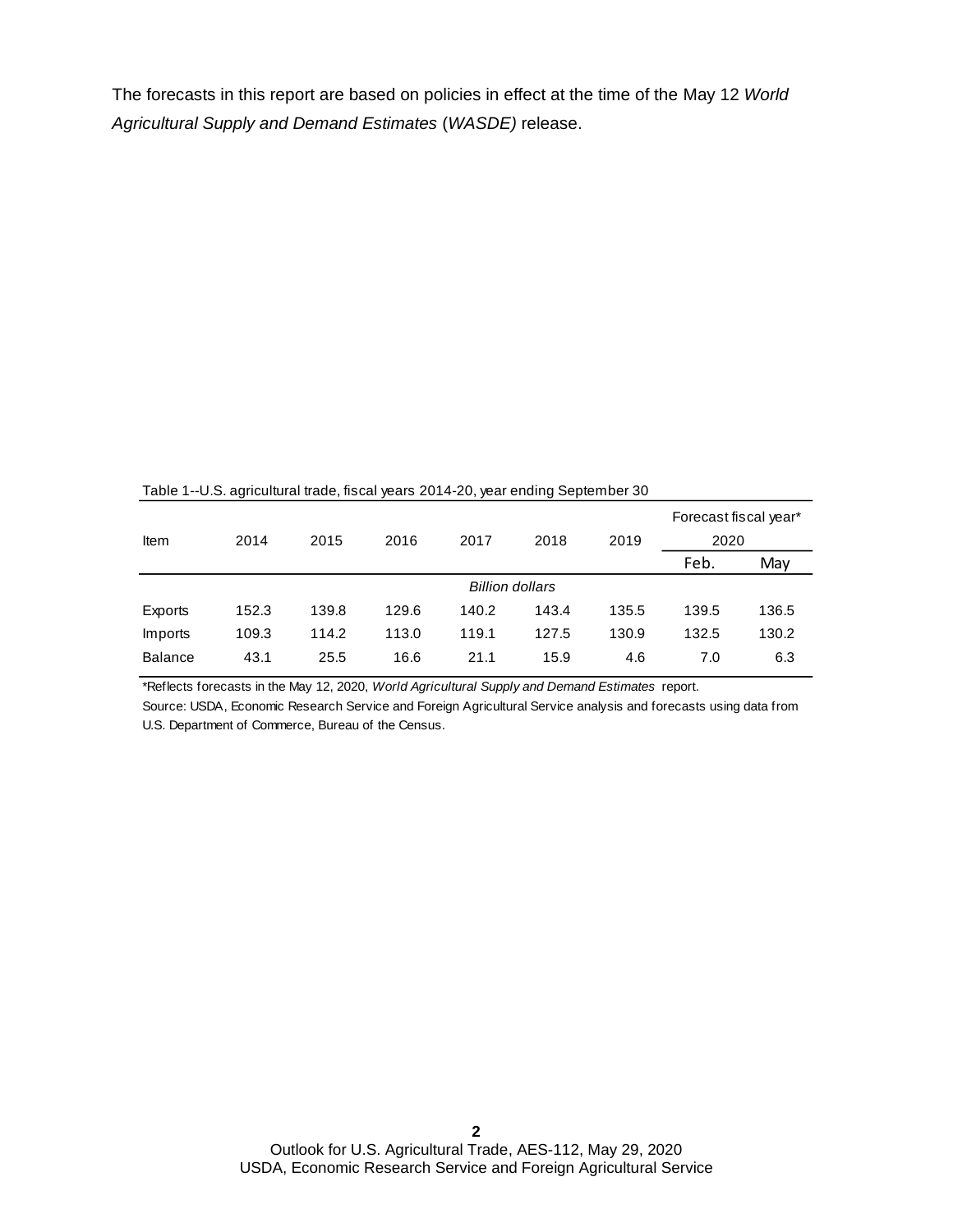### **Economic Outlook**

### COVID-19 Expected to Stifle Trade and Growth in FY 2020

The global health crisis is damaging the ability of individuals and firms to produce goods and services while simultaneously changing the consumption behavior of consumers and businesses across the globe. As a result of this global tragedy, real per capita world gross domestic product (GDP) is forecast to decline by 5.5 percent in FY 2020 relative to the prior year.

The economic effects of the COVID-19 pandemic will vary immensely across individuals, industries, and countries, as public and private responses will determine its full impact. The diversified U.S. economy will help to mitigate the economic downturn facing many businesses; however, the economy's reliance on consumer spending will be a critical issue going forward. The U.S. consumer is a driving factor in the economy, and the effects of negative income shocks and the resulting shifts in spending patterns will have ripple effects through the economy. Real per capita GDP growth for the United States for FY 2020 is adjusted down from the February forecast of 1.1 percent to -7.1 percent. The adjusted forecast amounts to a reduction in economic activity of \$1.8 trillion during FY 2020.

The sharp decline in oil prices, coupled with the economic shock from the virus, will cause many economies to contract from the prior year. The Canadian and Australian economies rely heavily on exports of resource products that include oil and gas and are forecast to have per capita GDP growth rates of -8.8 percent and -7.3 percent, respectively, in FY 2020. Mexico, whose economy relies strongly on trade with the United States, is forecast to have a -9.6 percent GDP per capita growth in FY 2020.

The real GDP per capita growth rate in FY 2020 for the Euro Zone was adjusted down from the February forecast of 0.8 percent to -8.5 percent. The size of the contraction in European countries' economies will vary, with France, Italy, and Spain among the hardest-hit economies and the German economy faring better. As is the case in the United States, European economies depend heavily on consumer spending, including tourism, a sector that has been particularly affected by the pandemic.

As the first country to implement public health-necessitated lockdowns, China has begun to reopen its economy, though shifting lockdowns are anticipated until the disease can be fully managed. Portions of China's economy are anticipated to continue growing while still being negatively affected by the global slowdown, especially with respect to international trade. China's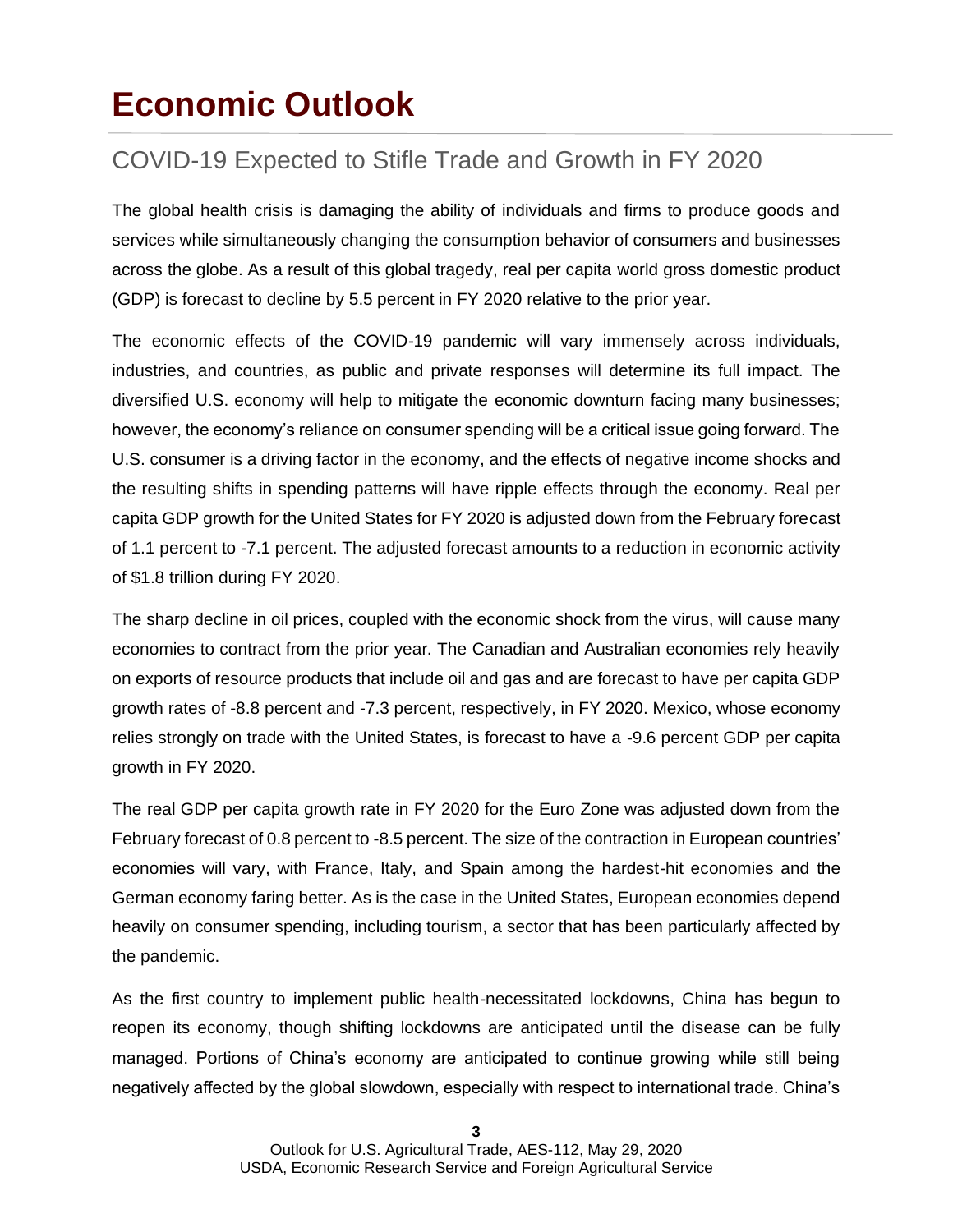forecast GDP per capita growth rate for FY 2020 is 0.4 percent, down from the FY 2019 rate of 5.7 percent. In Japan and South Korea, domestic spending is expected to fall less than other countries given more effectively contained outbreaks. South Korea is forecast to have -1.0 percent growth in per capita GDP in FY 2020, while the forecast for Japan is adjusted down about 6 percent compared with the February forecast from 0.7 percent to -5.3 percent. The decline in Japan's economy is a result of falling exports to major trading partners.

While policy responses to the COVID-19 pandemic have varied across Latin America, countries more reliant on exports, such as Brazil, have seen their currencies depreciate from the start of the year. The Brazilian central bank has shown a continued willingness to cut benchmark interest rates and has more room available than other central banks. The continued slowdown and lower anticipated interest rates will cause further depreciation of the Brazilian real and other Latin American currencies. Argentina's economy, which contracted in FY 2019, is expected to remain in a recession as growing concerns about its debt obligations have created a gap between its official and unofficial exchange rates.

Both Russia and the Middle East face lost revenue from the fall in oil markets which saw Brent crude oil spot prices fall \$13 per barrel on average from March to April 2020, according to the U.S. Energy Information Administration (EIA). While oil prices are expected to recuperate from recent lows, in a world of slow or no economic growth and abundant oil inventories, any increase in prices will be modest. Per capita GDP growth rate for FY 2020 is forecast to be -7.1 percent in Russia and -8.5 percent in the Middle East and Northern Africa. Sub-Saharan Africa is expected to face a decline in demand for its export products, which will cause FY 2020 per capita GDP to decline by 3.0 percent from the prior year.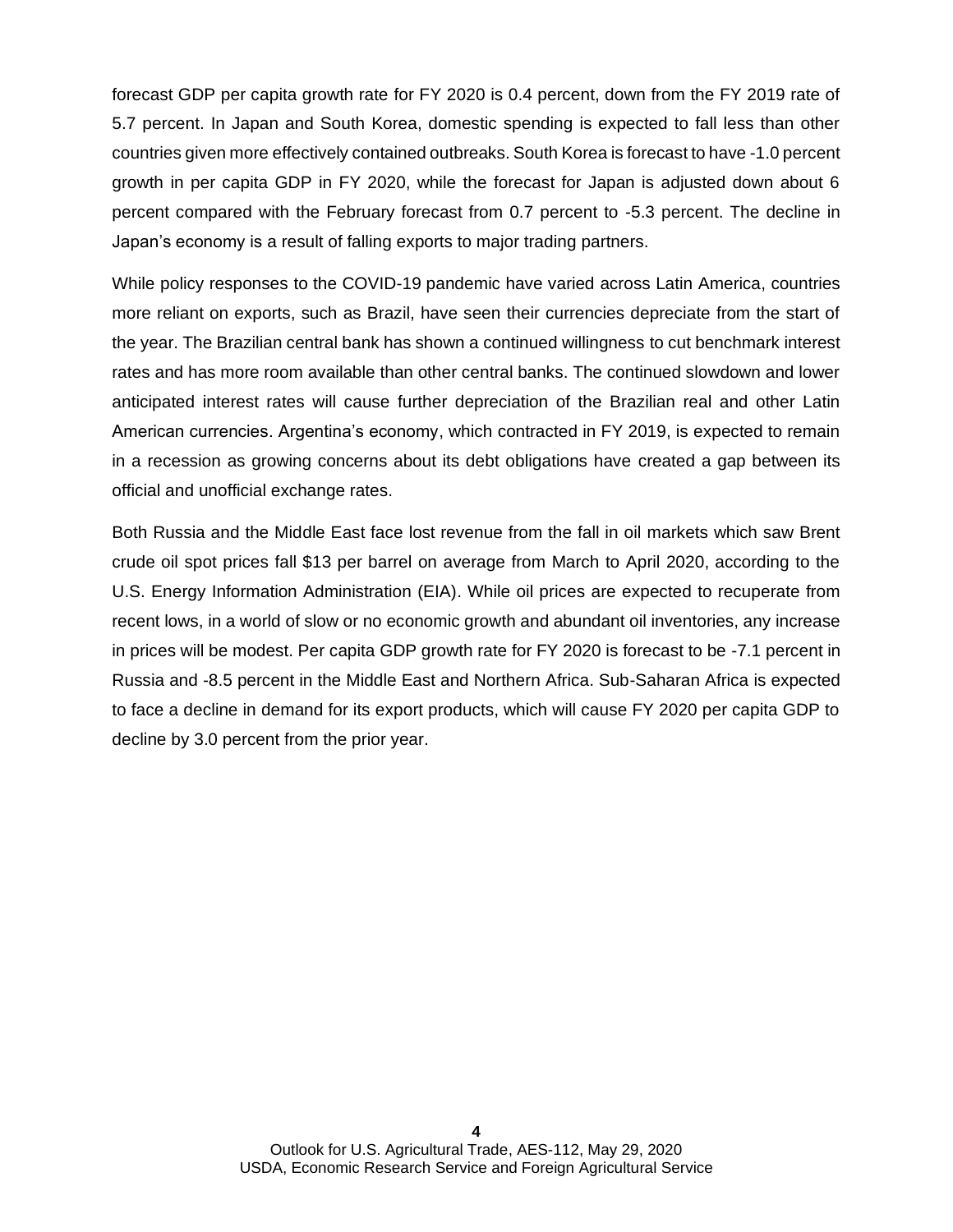|                                       | Real exchange rate 2/ |        |        | Real GDP per capita growth rate |        |                   |       | Share of World  | Share of U.S.<br>Agricultural |
|---------------------------------------|-----------------------|--------|--------|---------------------------------|--------|-------------------|-------|-----------------|-------------------------------|
|                                       | 2019                  | 2020   | 2019   | 2020                            | 2019   | 2020              | GDP   | Population      | exports                       |
| Region/Country 3/                     | Percent change        |        |        |                                 |        | Previous forecast |       | 2016-18 average |                               |
| World                                 | 5.2                   | 11.2   | 1.5    | $-5.5$                          | 1.5    | 1.5               | 100.0 | 100.0           | 100.0                         |
| <b>North America</b>                  | 1.5                   | 6.8    | 1.4    | $-7.3$                          | 1.4    | 0.7               | 27.7  | 6.5             | 28.4                          |
| <b>United States</b>                  | --                    | --     | 1.6    | $-7.1$                          | 1.6    | 1.1               | 24.1  | 4.3             | $\overline{\phantom{a}}$      |
| Canada                                | 2.4                   | 2.7    | 0.2    | $-8.8$                          | 0.2    | 0.2               | 2.0   | 0.5             | 15.0                          |
| Mexico                                | 0.3                   | 17.8   | $-1.2$ | $-9.6$                          | $-1.0$ | $-0.3$            | 1.6   | 1.7             | 13.5                          |
| <b>Emerging markets</b>               | 4.3                   | 7.4    | 3.1    | $-2.6$                          | 4.6    | 4.4               | 24.1  | 45.0            | 16.0                          |
| Brazil                                | 7.9                   | 22.6   | 0.3    | $-6.9$                          | 0.3    | 1.0               | 2.2   | 2.8             | 0.5                           |
| Russia                                | 3.2                   | 6.5    | 1.2    | $-7.1$                          | 1.1    | 1.6               | 1.8   | 1.9             | 0.2                           |
| India                                 | 3.0                   | 4.6    | 3.6    | $-2.1$                          | 3.9    | 4.6               | 3.2   | 17.8            | 1.1                           |
| Indonesia                             | $-0.6$                | 4.6    | 3.9    | $-1.7$                          | 3.9    | 4.0               | 1.2   | 3.5             | 2.1                           |
| China                                 | 4.5                   | 3.0    | 5.7    | 0.4                             | 5.7    | 5.2               | 15.8  | 18.9            | 12.1                          |
| Europe & Central Asia                 | 0.1                   | 3.4    | 1.8    | $-8.4$                          | 1.8    | 1.5               | 24.9  | 9.3             | 10.4                          |
| Euro Zone                             | $-4.1$                | 2.7    | 1.0    | $-8.5$                          | 1.0    | 0.8               | 15.4  | 4.5             | 7.0                           |
| Ukraine                               | $-5.0$                | $-2.1$ | 3.8    | $-8.1$                          | 4.1    | 4.0               | 0.1   | 0.6             | 0.1                           |
| Turkey                                | 17.7                  | 10.3   | $-0.4$ | $-7.0$                          | $-1.1$ | 1.5               | 1.2   | 1.1             | 1.1                           |
| Asia & Oceania                        | 3.1                   | 3.6    | 3.6    | $-1.6$                          | 3.5    | 3.3               | 34.0  | 55.2            | 44.4                          |
| Japan                                 | $-1.2$                | 0.4    | 1.0    | $-5.3$                          | 1.2    | 0.7               | 5.7   | 1.7             | 8.7                           |
| South Korea                           | 5.8                   | 4.4    | 1.9    | $-1.0$                          | 1.7    | 1.6               | 2.0   | 0.7             | 5.2                           |
| Australia                             | 7.5                   | 7.9    | 0.6    | $-7.3$                          | 0.5    | 0.7               | 1.6   | 0.3             | 1.0                           |
| Other Southeast Asia 4/               | $-0.7$                | 3.7    | 3.6    | $-4.8$                          | 3.6    | 3.7               | 1.7   | 4.0             | 6.2                           |
| <b>Latin America</b>                  | 18.2                  | 22.8   | $-0.3$ | $-6.8$                          | $-0.3$ | 0.2               | 4.6   | 5.8             | 23.9                          |
| Argentina                             | 72.0                  | 70.3   | $-3.1$ | $-7.8$                          | $-3.4$ | $-2.5$            | 0.8   | 0.6             | 0.3                           |
| Other South America 5/                | 8.2                   | 7.1    | 0.9    | $-6.3$                          | 0.9    | 1.4               | 1.1   | 1.8             | 3.6                           |
| <b>Middle East &amp; North Africa</b> | 6.4                   | 7.5    | $-1.3$ | $-8.5$                          | $-1.0$ | 0.0               | 4.2   | 6.5             | 5.9                           |
| <b>Sub-Saharan Africa</b>             | 7.4                   | 16.3   | 0.1    | $-3.0$                          | 0.1    | 0.4               | 2.0   | 13.3            | $1.2$                         |

**Table 2--Macroeconomic variables affecting U.S. agricultural exports 1/**

1/ Real values have a 2010 base year.

2/ Local currency per U.S. dollar. A negative growth rate indicates a depreciation of the dollar.

3/ World real exchange rate is a U.S. agricultural exports-weighted index.

4/ Includes Malaysia, Philippines, Thailand, and Vietnam.

5/ Includes Chile, Colombia, Peru, Bolivia, Paraguay, and Uruguay.

Source: Calculations and compilation by USDA, Economic Research Service using data and forecasts from Global Insight,

IHS Markit, the International Monetary Fund, Oxford Economics.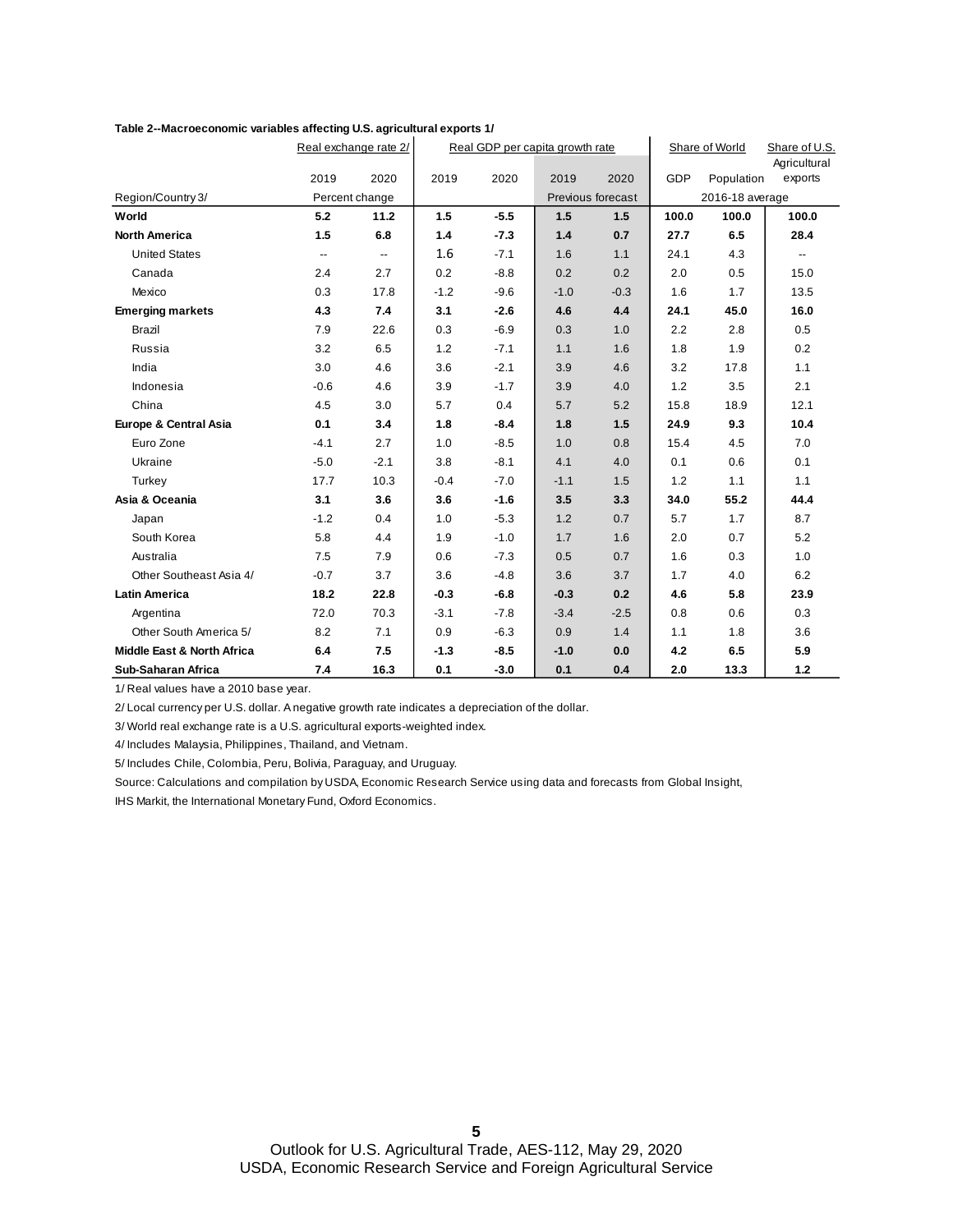## **Export Products**

FY 2020 U.S. grain and feed exports are forecast at \$29.4 billion, down \$300 million from the February projection, as lower wheat and corn exports more than offset higher sorghum exports. Corn exports are forecast at \$8.0 billion, down \$500 million from the February forecast on lower unit values due to ample supplies available for export, expectations of record U.S. production in 2020, and weak domestic use for fuel ethanol. Sorghum exports are forecast at \$1.0 billion, \$500 million above what was forecast in February on larger volumes and higher unit values, supported by demand from China. Feed and fodder exports are forecast at \$7.8 billion, unchanged, as higher unit prices offset lower volumes. Wheat exports are forecast at \$6.1 billion, down \$300 million from February mainly on lower volumes due to larger global supplies and uncompetitive pricing. The rapid pace of exports from the European Union (EU) in recent months has constrained U.S. old-crop shipments. With 2020/21 global production forecast at a record high, new-crop shipments may face stiff competition, especially from Canada and Russia. Rice exports are forecast at \$2.0 billion, unchanged from the February projection, as higher unit values offset lower expected volumes.

The oilseeds and products export forecast is reduced \$1.6 billion to \$25.5 billion. Lower soybean export values reflect both lower volumes and lower unit prices. Soybean exports are forecast down \$1.9 billion from the February forecast, to \$16.5 billion. Forecast unit values are lowered from the previous forecast partly due to the impact of a weak Brazilian real as well as weaker than expected import demand for U.S. soybeans. The soybean meal export forecast is unchanged as declines in unit values are offset by higher volumes. Soybean oil values are up \$200 million with larger volumes more than offsetting lower unit values. Somewhat weaker global demand for vegetable oil in response to reduced biofuel demand arising from the impact of COVID-19 mitigation efforts has pressured unit values.

Cotton exports are forecast at \$5.2 billion, down \$1.0 billion from the February projection on lower volumes and unit values. The COVID-19 pandemic has reduced foreign demand for cotton as mills have dramatically cut operating rates, helping to drive forecast volumes down 8 percent. Global restrictions and changes in consumer behavior related to the pandemic have also slowed consumer purchases of cotton products, dampening demand and pressuring prices.

Livestock, poultry, and dairy exports are forecast unchanged from the February projection of \$32.4 billion as strengthened demand for pork and dairy products offsets a decline for beef and poultry products. Dairy exports are raised \$200 million to \$6.2 billion as U.S. dairy export volumes, particularly for dry milk powder, are expected to grow. U.S. dairy products are price

**<sup>6</sup>**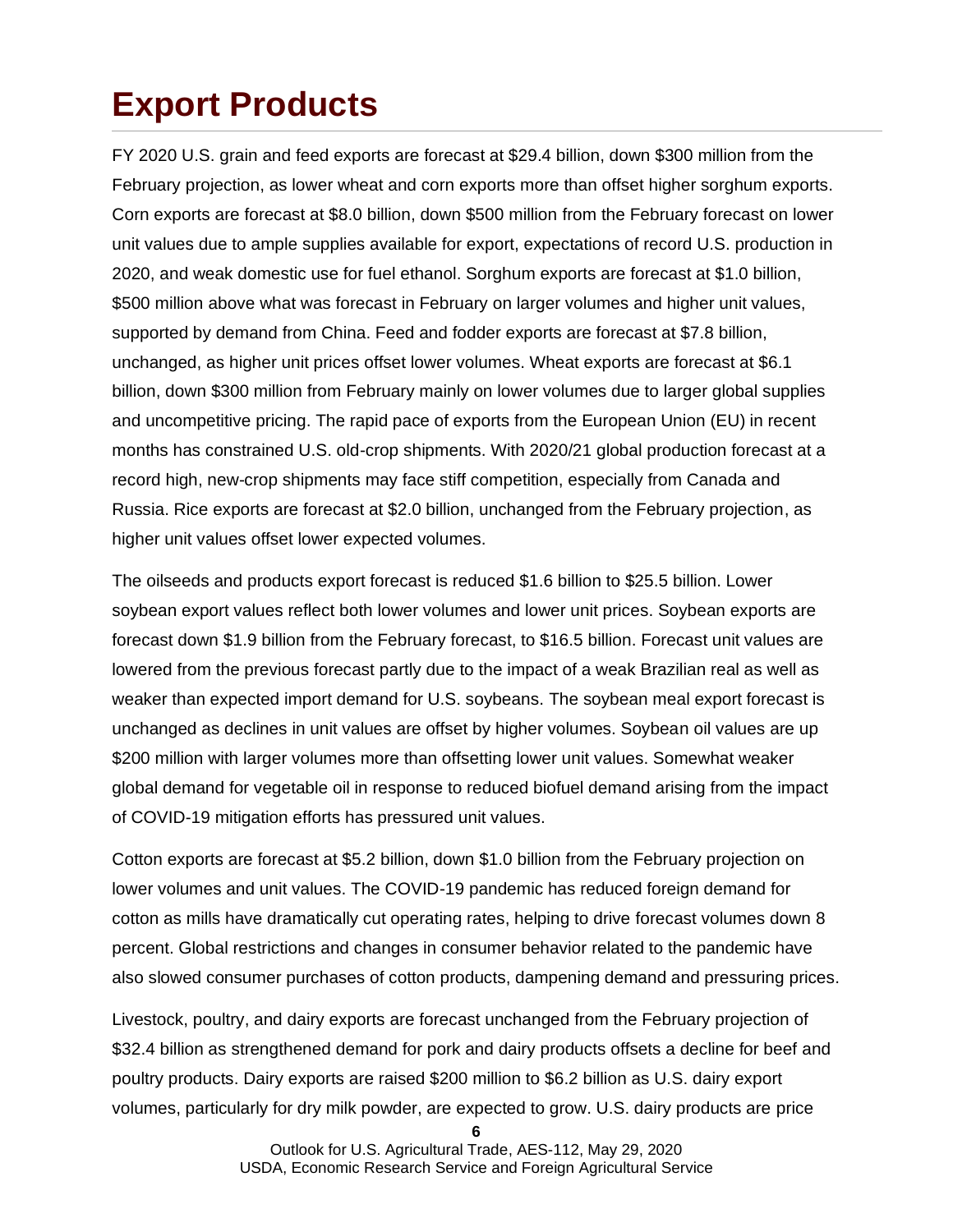competitive, and global import demand remains strong. The pork forecast is raised \$200 million to \$6.9 billion as higher volumes offset a small decline in unit values. Strong demand from China continues to drive growth in U.S. pork exports. The beef forecast is lowered nearly \$300 million to \$7.2 billion as lower volumes are only partially offset by the higher prices associated with tighter domestic supplies. Poultry and poultry products are forecast \$100 million lower than was expected in February, to \$5.5 billion on reductions in volumes and values for broiler meat.

Horticultural product exports are forecast at \$35.5 billion, unchanged from the February projection. Whole and processed tree nuts are unchanged at \$9.1 billion, with most shipments destined for Europe and Asia. Fresh fruit and vegetables are unchanged at \$7.1 billion on stable shipments to top markets Canada and Mexico. Processed fruits and vegetables are unchanged at \$7.0 billion on steady shipments to Canada.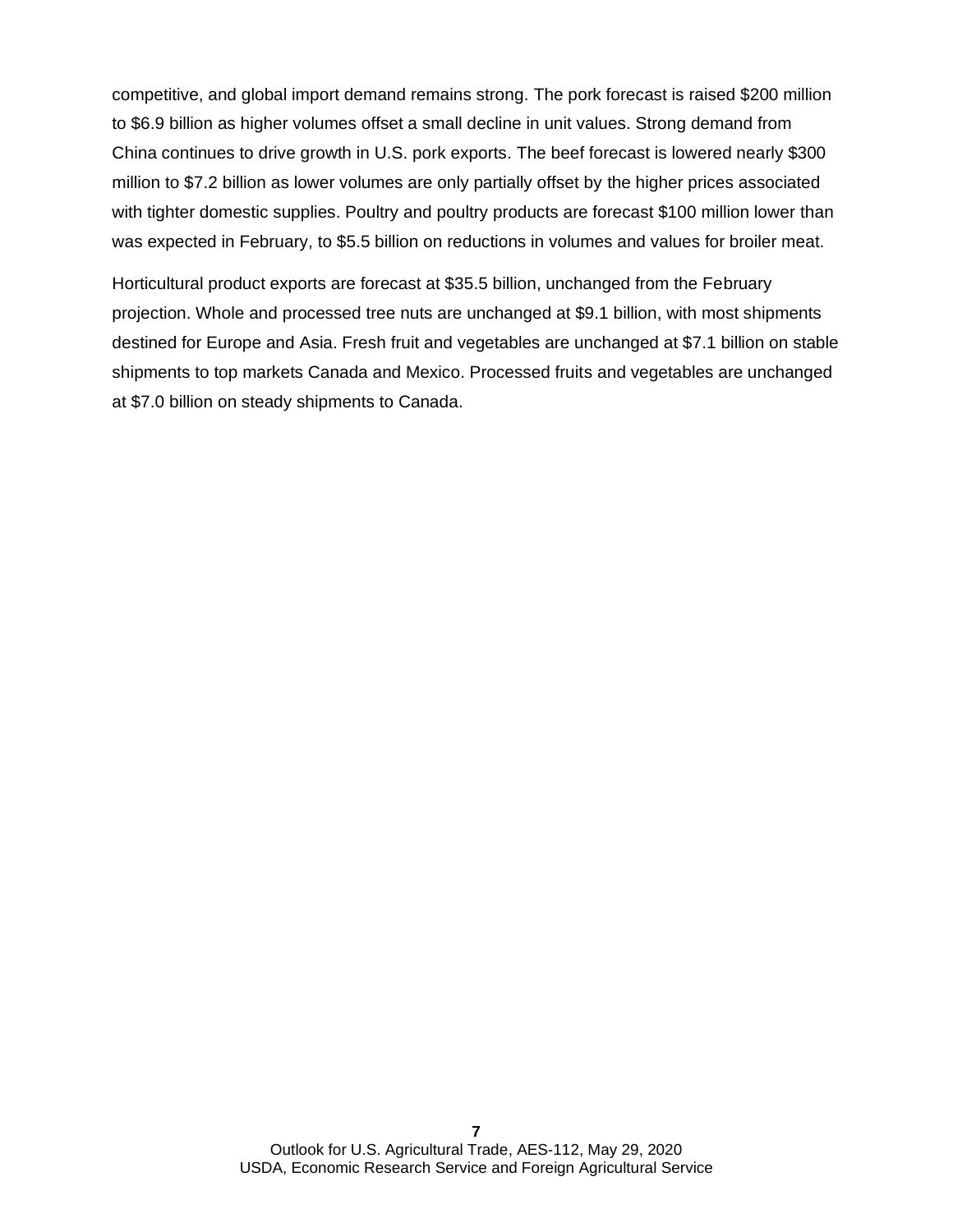| Table 3--U.S. agricultural exports: Value and volume by commodity, 2019 - 2020 |  |
|--------------------------------------------------------------------------------|--|
|                                                                                |  |

|                                     |                 |         |                             |       | Forecast         |
|-------------------------------------|-----------------|---------|-----------------------------|-------|------------------|
| Commodity                           | October - March |         | Fiscal year<br>2019         |       | Fiscal year 2020 |
| <b>VALUE</b>                        | FY 2019         | FY 2020 |                             | Feb.  | May              |
|                                     |                 |         | ---Billion dollars---       |       |                  |
| Grains and feeds 1/                 | 15.225          | 13.804  | 30.007                      | 29.7  | 29.4             |
| Wheat 2/                            | 2.928           | 2.816   | 6.244                       | 6.4   | 6.1              |
| Rice                                | 0.888           | 0.954   | 1.855                       | 2.0   | 2.0              |
| Coarse grains 3/                    | 5.281           | 3.760   | 9.470                       | 9.0   | 9.0              |
| Corn                                | 5.072           | 3.381   | 8.977                       | 8.5   | 8.0              |
| Feeds and fodders                   | 3.801           | 3.911   | 7.787                       | 7.8   | 7.8              |
| Oilseeds and products 4/            | 14.287          | 15.393  | 25.828                      | 27.1  | 25.5             |
| Soybeans                            | 9.624           | 10.567  | 16.949                      | 18.4  | 16.5             |
| Soybean meal 5/                     | 2.415           | 2.322   | 4.464                       | 4.3   | 4.3              |
| Soybean oil                         | 0.383           | 0.534   | 0.677                       | 0.7   | 0.9              |
| Livestock, poultry, and dairy       | 14.715          | 16.618  | 30.183                      | 32.4  | 32.4             |
| Livestock products                  | 9.539           | 10.767  | 19.366                      | 20.8  | 20.7             |
| Beef and veal 6/                    | 3.568           | 3.538   | 7.282                       | 7.5   | 7.2              |
| Pork 6/                             | 2.601           | 3.730   | 5.518                       | 6.7   | 6.9              |
| Beef and pork variety meats 6/      | 0.756           | 0.880   | 1.562                       | 1.7   | 1.7              |
| Hides, skins, and furs              | 0.611           | 0.485   | 1.108                       | 0.9   | 0.9              |
| Poultry and products                | 2.453           | 2.635   | 5.142                       | 5.6   | 5.5              |
| Broiler meat 6/7/                   | 1.470           | 1.656   | 3.179                       | 3.7   | 3.6              |
| Dairy products                      | 2.723           | 3.217   | 5.675                       | 6.0   | 6.2              |
| Tobacco, unmanufactured             | 0.426           | 0.355   | 0.754                       | 0.8   | 0.7              |
| Cotton                              | 2.831           | 3.030   | 6.070                       | 6.2   | 5.2              |
| Seeds                               | 1.300           | 1.077   | 1.899                       | 2.0   | 1.8              |
| Horticultural products 8/           | 18.082          | 18.108  | 34.964                      | 35.5  | 35.5             |
| Fruits and vegetables, fresh        | 3.295           | 3.341   | 7.066                       | 7.1   | 7.1              |
| Fruits and vegetables, processed 8/ | 3.437           | 3.408   | 6.859                       | 7.0   | 7.0              |
| Tree nuts, whole and processed      | 5.377           | 5.438   | 8.997                       | 9.1   | 9.1              |
| Sugar and tropical products 9/      | 2.897           | 2.839   | 5.833                       | 5.9   | 5.9              |
| Major bulk products 10/             | 22.109          | 21.599  | 41.586                      | 42.8  | 39.5             |
| Total                               | 69.767          | 71.228  | 135.544                     | 139.5 | 136.5            |
| <b>VOLUME</b>                       |                 |         | --- Million metric tons --- |       |                  |
| Wheat 2/                            | 12.079          | 11.983  | 26.626                      | 27.5  | 26.1             |
| Rice                                | 1.713           | 1.786   | 3.621                       | 3.8   | 3.7              |
| Coarse grains 3/                    | 29.227          | 20.301  | 51.642                      | 50.1  | 52.4             |
| Corn                                | 28.110          | 18.312  | 49.076                      | 47.0  | 47.0             |
| Feeds and fodders                   | 10.337          | 10.217  | 21.578                      | 21.8  | 21.3             |
| Soybeans                            | 27.464          | 29.169  | 48.118                      | 49.7  | 45.6             |
| Soybean meal 5/                     | 6.542           | 6.619   | 12.296                      | 12.0  | 12.2             |
| Soybean oil                         | 0.501           | 0.692   | 0.881                       | 0.9   | $1.2$            |
| Beef and veal 6/                    | 0.493           | 0.501   | 1.014                       | 1.1   | 1.0              |
| Pork 6/                             | 1.005           | 1.346   | 2.057                       | 2.4   | 2.5              |
| Beef and pork variety meats 6/      | 0.345           | 0.383   | 0.728                       | 0.8   | 0.8              |
| Broiler meat 6/7/                   | 1.630           | 1.695   | 3.221                       | 3.3   | 3.3              |
| Tobacco, unmanufactured             | 0.056           | 0.048   | 0.105                       | 0.2   | 0.1              |
| Cotton                              | 1.540           | 1.865   | 3.423                       | 3.6   | 3.3              |
| Major bulk products 10/             | 72.078          | 65.152  | 133.536                     | 134.9 | 131.2            |
| Total may not add due to rounding.  |                 |         |                             |       |                  |

1/ Includes corn gluten feed and meal and processed grain products. 2/ Excludes wheat flour. 3/ Includes corn, barley, sorghum, oats, and rye. 4/ Excludes corn gluten feed and meal. 5/ Includes soy flours made from protein meals. 6/ Includes chilled, frozen, and processed meats. 7/ Includes only federally inspected product. 8/ Includes juices. 9/ Includes coffee and cocoa products, tea, and spices. 10/ Includes wheat, rice, coarse grains, soybeans, cotton, and unmanufactured tobacco.

Source: USDA, Economic Research Service and Foreign Agricultural Service analysis and forecasts using data from U.S. Department of Commerce, Bureau of the Census.

.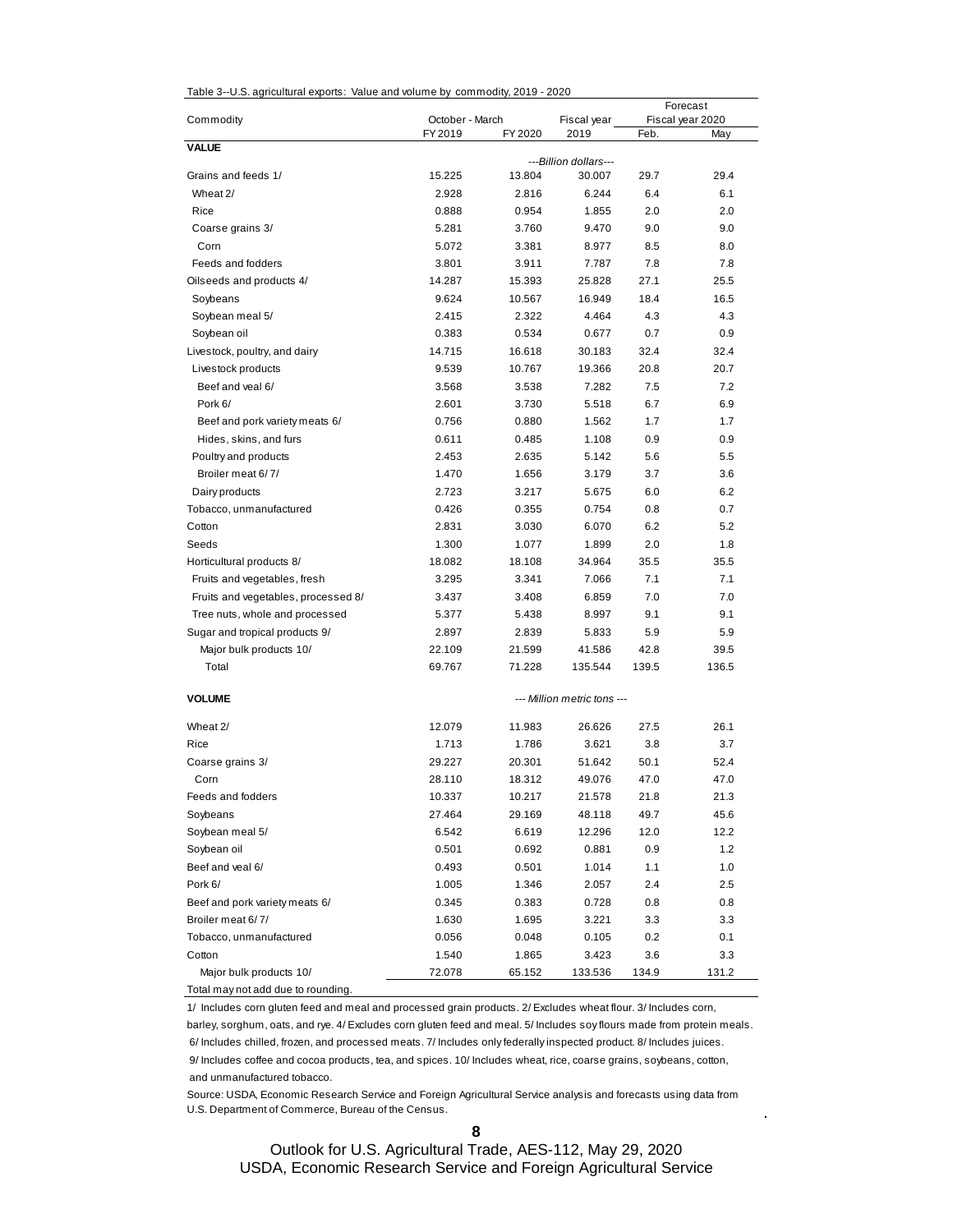## **Regional Exports**

#### **Outlook for Fiscal Year 2020**

Agricultural exports in FY 2020 are forecast at \$136.5 billion, \$3.0 billion lower than the February projection. Asia accounts for two-thirds of the reduction.

#### **Asia**

The export forecast for China is lowered \$1.0 billion from February to \$13.0 billion, in part due to lower forecast volumes and unit values for soybean and cotton. In addition, China has been sourcing record volumes of soybeans from Brazil, helped by a weak Brazilian real. Forecast exports to Hong Kong are reduced by \$500 million to \$2.5 billion due to lower-than-expected shipments of consumer-oriented products, especially tree nuts, beef, and poultry meat.

Exports to South Korea are lowered \$300 million from February to \$7.7 billion on lower-thanexpected sales of bulk products, especially corn. The 2020 forecast for exports to Vietnam is reduced \$200 million to \$3.5 billion as a result of weak demand for cotton.

#### **Western Hemisphere**

The export forecast for Canada is reduced by \$300 million to \$21.2 billion, mainly due to sluggish sales of soybeans. The new projection still represents a 1-percent increase over the previous year. Forecast exports to Mexico are unchanged at \$19.8 billion, which represents a 4 percent increase from FY 2019, as strong exports of poultry, pork, and dairy more than offset lower corn and cotton shipments.

The export forecast for Central America is increased by \$400 million from February to \$4.4 billion, driven by stronger-than-expected shipments to date, especially for corn and consumeroriented products to Honduras.

#### **Europe, Africa, the Middle East, and Oceania**

Exports to the EU are forecast at \$11.5 billion, which is \$800 million lower than the previous projection due to a reduction in demand for soybeans, soybean meal, and other feeds and fodders. With this change the EU is dropping below Japan (unchanged this quarter) as the fifth largest U.S. agricultural market.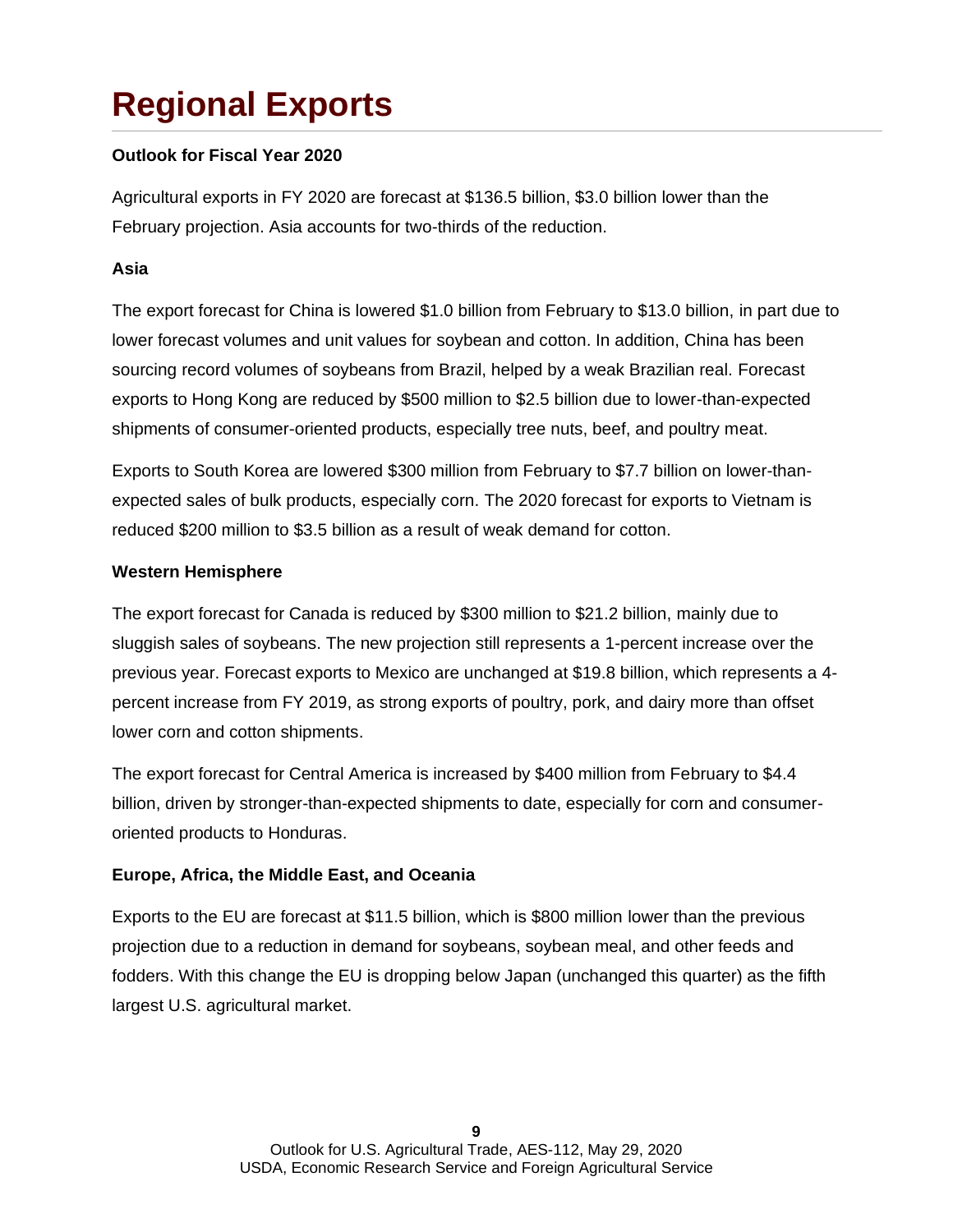The export forecast for the Middle East is cut by \$100 million to \$5.8 billion on account of weak demand for wheat in Iraq.

The export forecast for Africa is lowered \$100 million to \$4.3 billion, due to weaker-thanexpected wheat sales to Nigeria.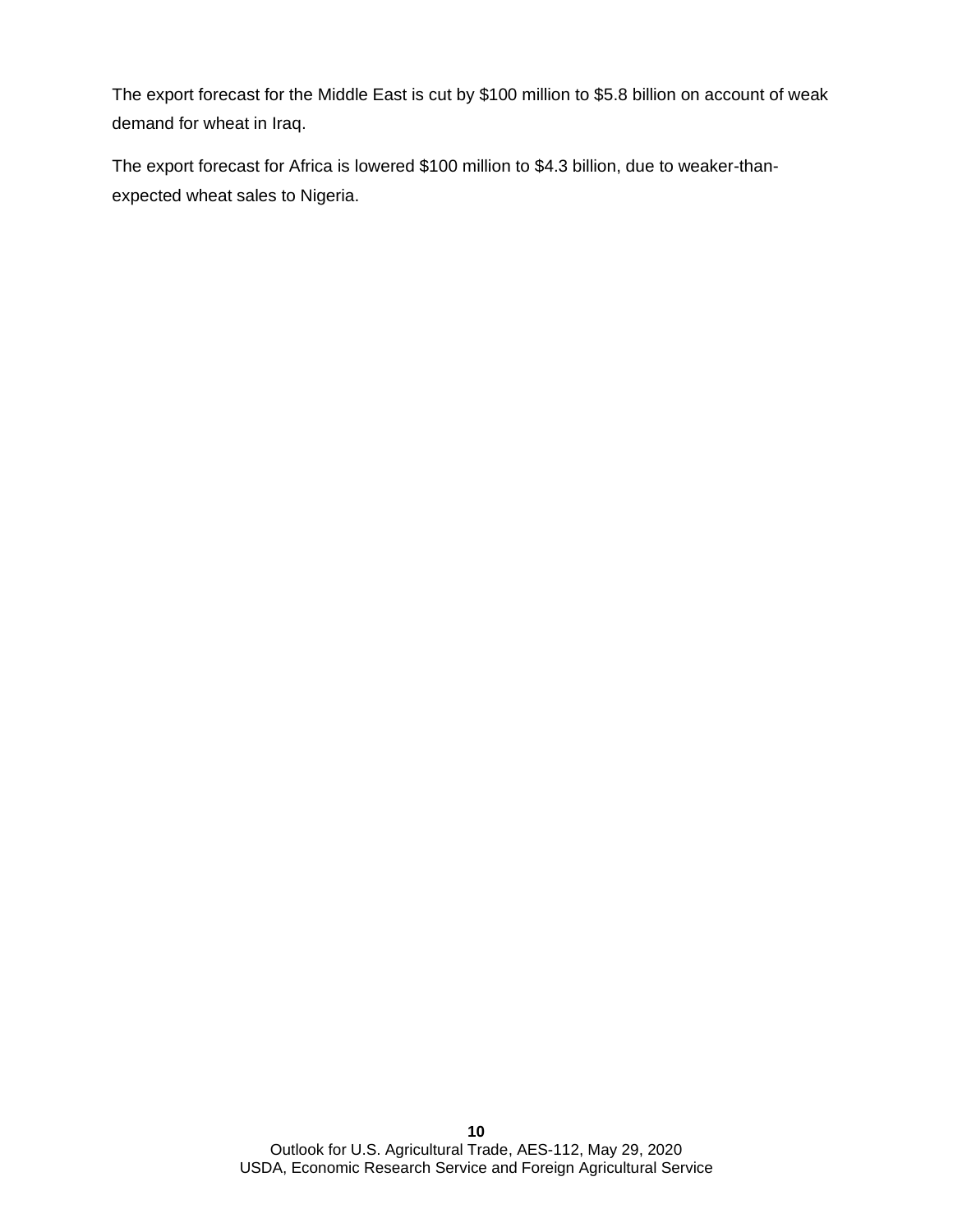|                              |                 |                  |             | Share of | Forecast         |       |  |
|------------------------------|-----------------|------------------|-------------|----------|------------------|-------|--|
| Country and region 1/        | October - March |                  | Fiscal year | FY 2019  | Fiscal year 2020 |       |  |
|                              | FY 2019         | FY 2020          | 2019        | total    | Feb.             | May   |  |
|                              |                 | -- \$ Billion -- |             | Percent  | -- \$ Billion -- |       |  |
| <b>VALUE</b>                 |                 |                  |             |          |                  |       |  |
| Asia                         | 27.446          | 30.444           | 54.746      | 40.4     | 58.6             | 56.6  |  |
| East Asia                    | 18.329          | 20.705           | 37.169      | 27.4     | 40.6             | 38.8  |  |
| Japan                        | 6.250           | 5.816            | 12.136      | 9.0      | 12.0             | 12.0  |  |
| China                        | 4.039           | 7.962            | 10.089      | 7.4      | 14.0             | 13.0  |  |
| Hong Kong                    | 2.060           | 1.369            | 3.513       | 2.6      | 3.0              | 2.5   |  |
| Taiwan                       | 1.867           | 1.797            | 3.608       | 2.7      | 3.6              | 3.6   |  |
| South Korea                  | 4.109           | 3.757            | 7.812       | 5.8      | 8.0              | 7.7   |  |
| Southeast Asia               | 6.971           | 6.997            | 13.566      | 10.0     | 13.6             | 13.4  |  |
| Indonesia                    | 1.447           | 1.469            | 2.892       | 2.1      | 2.9              | 2.9   |  |
| Philippines                  | 1.419           | 1.455            | 2.879       | 2.1      | 3.0              | 3.0   |  |
| Malaysia                     | 0.558           | 0.594            | 1.146       | 0.8      | 1.3              | 1.3   |  |
| Thailand                     | 1.061           | 0.984            | 1.885       | 1.4      | 1.8              | 1.8   |  |
| Vietnam                      | 1.922           | 1.830            | 3.593       | 2.7      | 3.7              | 3.5   |  |
| South Asia                   | 2.146           | 2.741            | 4.011       | 3.0      | 4.4              | 4.4   |  |
| India                        | 0.768           | 0.864            | 1.795       | 1.3      | 1.8              | 1.8   |  |
| Western Hemisphere           | 27.698          | 27.677           | 55.021      | 40.6     | 55.0             | 55.1  |  |
| North America                | 19.658          | 20.162           | 39.895      | 29.4     | 41.3             | 41.0  |  |
| Canada                       | 10.233          | 10.269           | 20.899      | 15.4     | 21.5             | 21.2  |  |
| Mexico                       | 9.424           | 9.894            | 18.996      | 14.0     | 19.8             | 19.8  |  |
| Caribbean                    | 1.846           | 1.838            | 3.677       | 2.7      | 3.6              | 3.6   |  |
| Dominican Republic           | 0.695           | 0.708            | 1.297       | 1.0      | 1.3              | 1.3   |  |
| Central America              | 2.146           | 2.259            | 4.384       | 3.2      | 4.0              | 4.4   |  |
| South America                | 4.049           | 3.417            | 7.064       | 5.2      | 6.1              | 6.1   |  |
| Brazil                       | 0.289           | 0.307            | 0.583       | 0.4      | 0.6              | 0.6   |  |
| Colombia                     | 1.417           | 1.559            | 2.678       | 2.0      | 2.7              | 2.7   |  |
| Peru                         | 0.641           | 0.425            | 1.033       | 0.8      | 0.8              | 0.8   |  |
| Venezuela                    | 0.105           | 0.157            | 0.174       | 0.1      | 0.2              | 0.2   |  |
| Europe/Eurasia               | 8.238           | 6.835            | 13.787      | 10.2     | 13.4             | 12.6  |  |
| European Union-27+UK 2/      | 7.576           | 6.380            | 12.603      | 9.3      | 12.3             | 11.5  |  |
| Other Europe 3/              | 0.261           | 0.200            | 0.572       | 0.4      | 0.6              | 0.6   |  |
| FSU-12 4/                    | 0.401           | 0.255            | 0.611       | 0.5      | 0.5              | 0.5   |  |
| Russia                       | 0.139           | 0.092            | 0.219       | 0.2      | 0.2              | 0.2   |  |
| Middle East                  | 3.203           | 2.985            | 5.773       | 4.3      | 5.9              | 5.8   |  |
| Turkey                       | 0.535           | 0.678            | 1.182       | 0.9      | 1.5              | 1.5   |  |
| Saudi Arabia                 | 0.737           | 0.687            | 1.316       | 1.0      | 1.3              | 1.3   |  |
| Africa                       | 2.142           | 2.228            | 4.080       | 3.0      | 4.4              | 4.3   |  |
| North Africa                 | 1.231           | 1.377            | 2.124       | 1.6      | 2.4              | 2.4   |  |
| Egypt                        | 0.901           | 0.941            | 1.477       | 1.1      | 1.5              | 1.5   |  |
| Sub-Saharan Africa           | 0.911           | 0.851            | 1.956       | 1.4      | 2.0              | 1.9   |  |
| Nigeria                      | 0.218           | 0.227            | 0.552       | 0.4      | 0.7              | 0.6   |  |
| Oceania                      | 0.173           | 0.182            | 2.138       | 1.6      | 2.1              | 2.1   |  |
| Transshipments via Canada 5/ | 0.000           | 0.000            | 0.000       | 0.0      | 0.0              | 0.0   |  |
| Total                        | 69.767          | 71.228           | 135.544     | 100.0    | 139.5            | 136.5 |  |

Table 4--U.S. agricultural exports: Value by region, 2019-2020

Total may not add due to rounding.

1/ Projections are based primarily on trend or recent average growth analysis.

2/ 28 member nations of the European Union (EU) including the United Kingdom (UK), which will remain in the EU

Customs Union during the transition period that is scheduled to end December 31, 2020, but may be extended.

3/ Major countries include Switzerland, Norway, Iceland, and former Yugoslav states.

4/ The 15 Republics of the Former Soviet Union (FSU) minus the 3 Baltic Republics.

5/ Transshipments through Canada have not been allocated to final destination, but are included in the total.

Source: USDA, Economic Research Service and Foreign Agricultural Service analysis and forecasts using data from U.S. Department of Commerce, Bureau of the Census.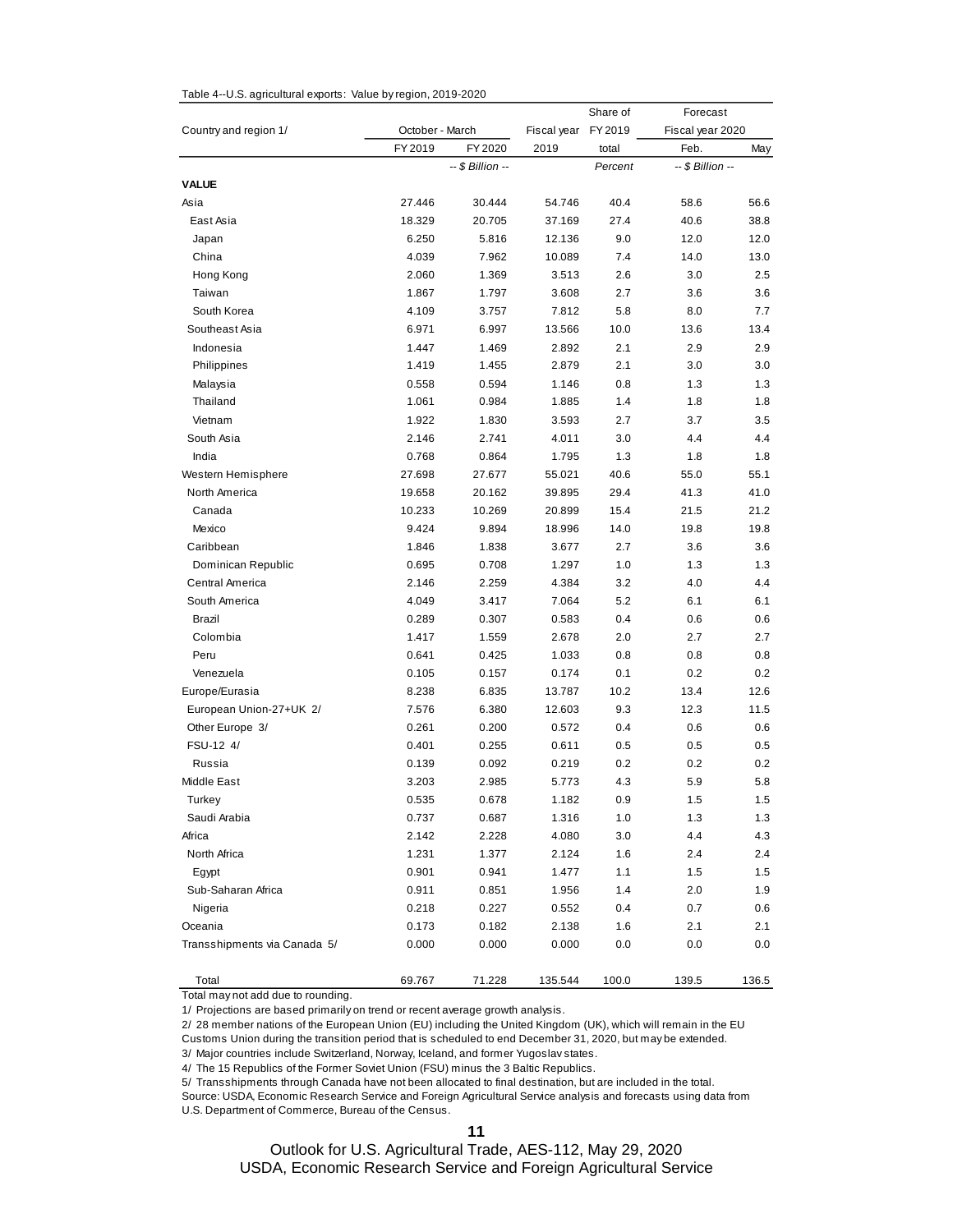### **Import Products**

Agricultural imports in FY 2020 are forecast to decrease to \$130.2 billion, \$2.3 billion less than the February forecast and \$700 million less than the total value of imports in FY 2019. The expected decreases in imports of horticultural products and oilseeds outweigh the expected increase in imports of sugar and tropical products from the February forecast.

FY 2020 horticultural product imports, at \$64.4 billion, are expected to be \$1.9 billion less than the February forecast, and about \$1.8 billion below the FY 2019 total. The beer import forecast is reduced by \$700 million as a result of Mexican breweries shutting down production during the pandemic. The forecast for wine imports is reduced \$400 million from the previous forecast as a result of reduced demand as consumers shift from dining out to staying at home during the pandemic. The forecasts for imports of fresh fruit and vegetables are reduced by \$500 million and \$200 million, respectively, as these perishable products are vulnerable to spoilage when there are delays in the supply chain, which are expected due to precautionary steps having been added to the production and transportation processes and reductions in the availability of labor. Imports of fruit juices are forecast to be \$1.9 billion in FY 2020, a \$200 million reduction from the February forecast, and about \$300 million less than FY 2019 due to reduced import volumes.

U.S. imports of sugar and tropical products are forecast to reach \$23.5 billion in FY 2020, a \$100 million upward adjustment from the previous forecast and \$400 million above FY 2019. Imports of sweeteners and products are forecast at \$4.9 billion, representing a \$100 million increase from the previous forecast, because of continued increases in quantities imported of products such as confections.

The FY 2020 livestock, dairy, and poultry import forecast remains unchanged from the February forecast at \$17.6 billion. The forecast for beef and veal imports is increased by \$300 million resulting from higher unit values for those products. The dairy product import forecast is increased by \$100 million compared with the previous forecast due to increased import volumes in the second quarter of the fiscal year. Projected pork imports are decreased by \$100 million compared to the previous forecast as a result of decreased demand. Reductions in unit value contribute to a \$200 million decrease in the forecast for live cattle and calf imports.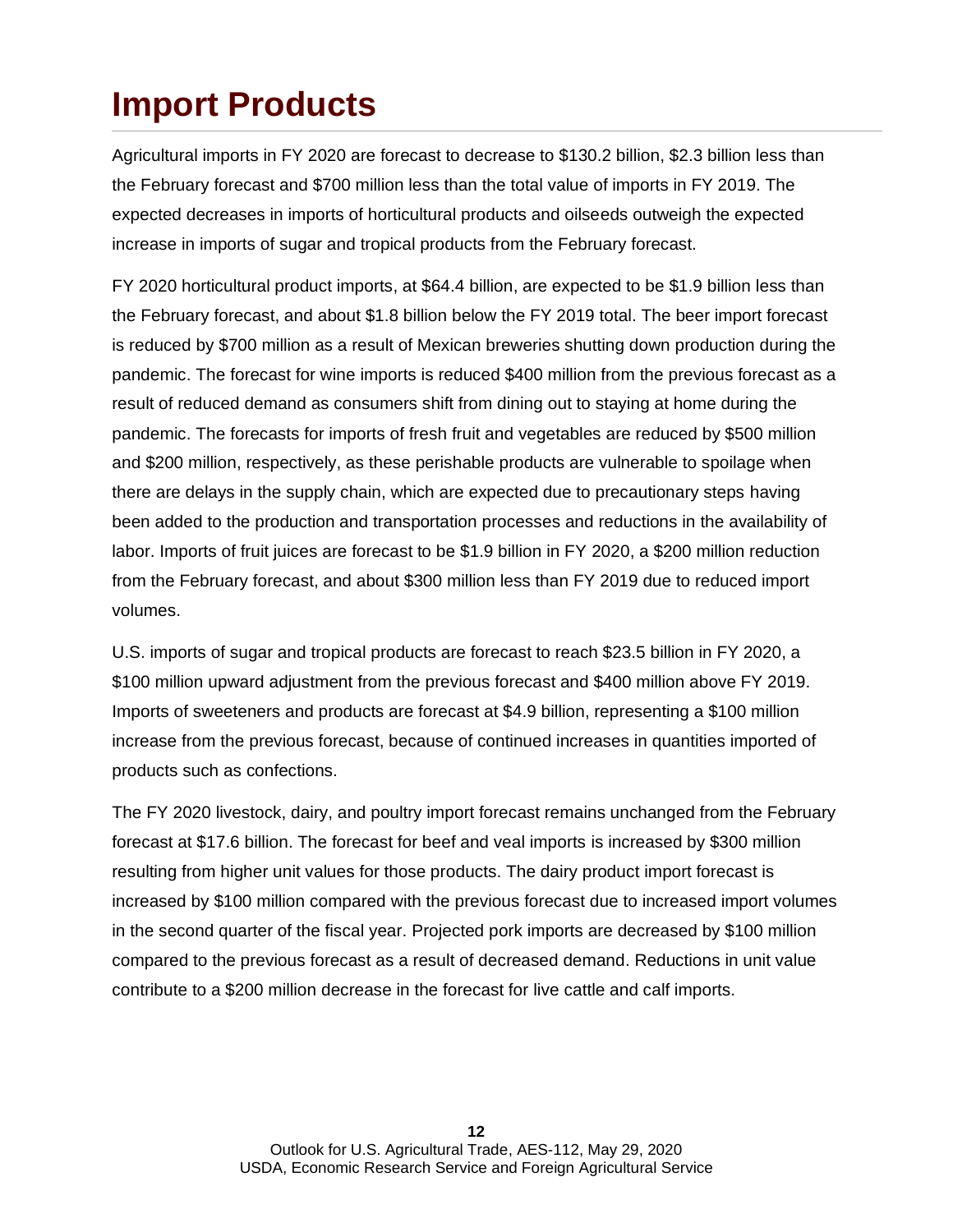The import forecast for oilseeds and oilseed product is reduced by \$400 million from the previous forecast to \$9.1 billion, due to decreases in the volumes of vegetable oils imported compared with FY 2019. The forecast for total grain and feed imports for FY 2020 is expected to remain unchanged.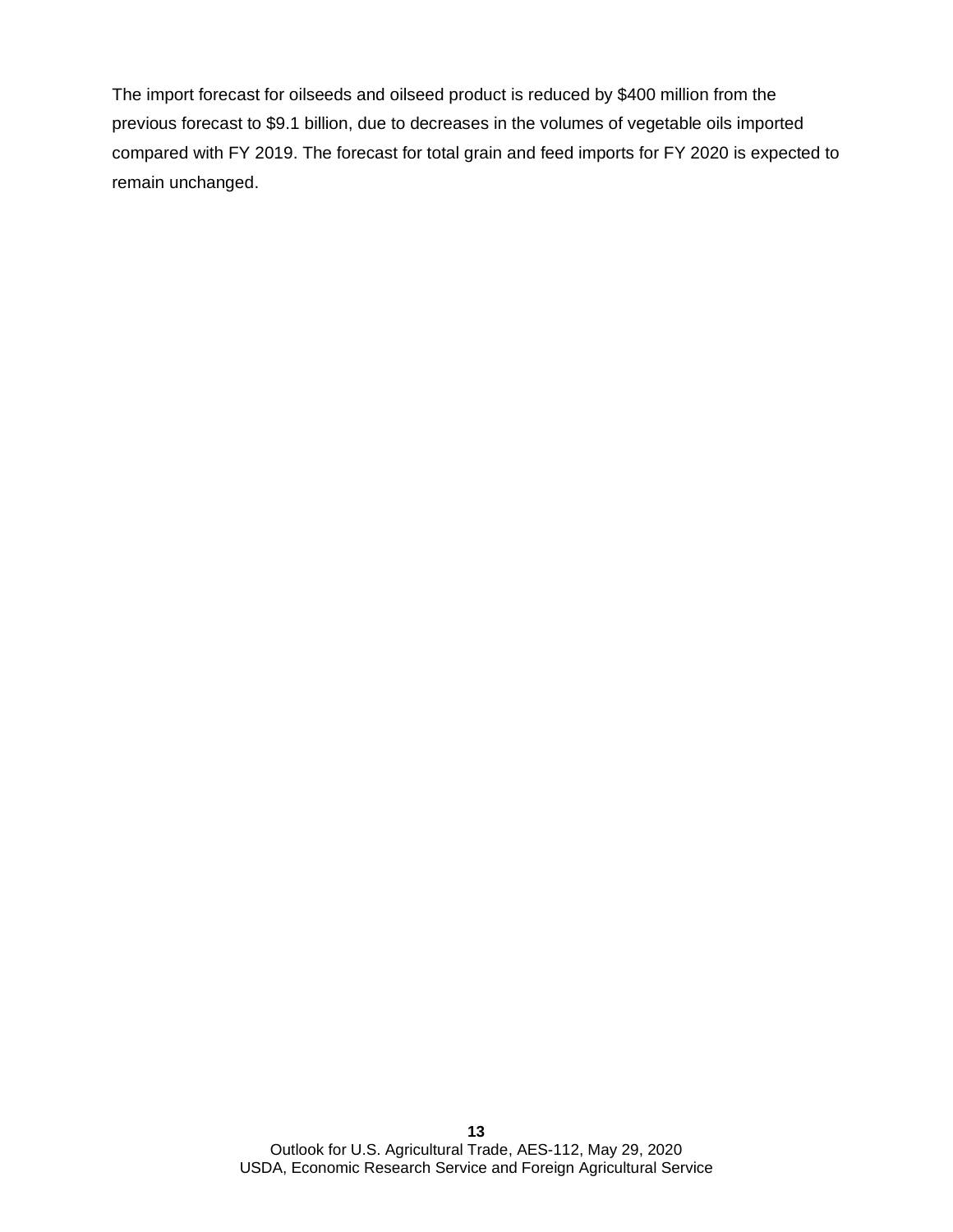| Table 5--U.S. agricultural imports: Value and volume by commodity, 2019-2020 |  |  |  |
|------------------------------------------------------------------------------|--|--|--|
|------------------------------------------------------------------------------|--|--|--|

|                               |        |                 |                           | Forecast         |       |  |  |
|-------------------------------|--------|-----------------|---------------------------|------------------|-------|--|--|
| Commodity                     |        | October - March | Fiscal year               | Fiscal year 2020 |       |  |  |
|                               | FY2019 | FY2020          | 2019                      | Feb.             | May   |  |  |
| <b>VALUE</b>                  |        |                 |                           |                  |       |  |  |
|                               |        |                 | ---Billion dollars ---    |                  |       |  |  |
| Livestock, dairy, and poultry | 8.700  | 9.051           | 17.789                    | 17.6             | 17.6  |  |  |
| Livestock and meats           | 6.576  | 6.854           | 13.281                    | 13.2             | 13.1  |  |  |
| Cattle and calves             | 0.950  | 0.962           | 1.750                     | 1.8              | 1.6   |  |  |
| Swine                         | 0.156  | 0.153           | 0.312                     | 0.3              | 0.3   |  |  |
| Beef and yeal                 | 2.675  | 3.050           | 5.798                     | 5.8              | 6.1   |  |  |
| Pork                          | 0.802  | 0.728           | 1.561                     | 1.5              | 1.4   |  |  |
| Dairy products                | 1.721  | 1.811           | 3.695                     | 3.6              | 3.7   |  |  |
| Cheese                        | 0.659  | 0.633           | 1.348                     | 1.3              | 1.3   |  |  |
| Grains and feed               | 6.689  | 6.923           | 13.375                    | 13.9             | 13.9  |  |  |
| Grain products                | 4.639  | 4.794           | 9.378                     | 9.7              | 9.7   |  |  |
| Oilseeds and products         | 4.405  | 4.476           | 8.796                     | 9.5              | 9.1   |  |  |
| Vegetable oils                | 2.784  | 2.773           | 5.546                     | 6.4              | 6.0   |  |  |
| Horticulture products         | 33.215 | 34.081          | 66.192                    | 66.3             | 64.4  |  |  |
| Fruits, fresh                 | 7.216  | 7.736           | 13.957                    | 15.3             | 14.8  |  |  |
| Fruits, processed             | 2.895  | 2.706           | 5.749                     | 5.9              | 5.9   |  |  |
| Fruit juices                  | 1.167  | 0.954           | 2.193                     | 2.1              | 1.9   |  |  |
| Nuts, whole and processed     | 1.648  | 1.496           | 3.141                     | 3.3              | 3.3   |  |  |
| Vegetables, fresh             | 5.009  | 5.428           | 8.932                     | 8.5              | 8.3   |  |  |
| Vegetables, processed         | 2.714  | 2.842           | 5.429                     | 5.5              | 5.5   |  |  |
| Wine                          | 3.170  | 3.256           | 6.591                     | 6.5              | 6.1   |  |  |
| Malt beer                     | 2.447  | 2.617           | 5.507                     | 5.8              | 5.1   |  |  |
| Essential oils                | 2.017  | 1.951           | 4.199                     | 4.1              | 4.1   |  |  |
| Cut flowers and nursery stock | 1.112  | 1.131           | 2.175                     | 2.1              | 2.1   |  |  |
| Sugar and tropical products   | 11.208 | 11.252          | 23.092                    | 23.4             | 23.5  |  |  |
| Sweeteners and products       | 2.253  | 2.388           | 4.539                     | 4.8              | 4.9   |  |  |
| Confections                   | 0.928  | 0.967           | 1.924                     | 1.8              | 1.9   |  |  |
| Cocoa and products            | 2.385  | 2.580           | 4.808                     | 4.9              | 4.9   |  |  |
| Coffee and products           | 2.928  | 2.864           | 6.162                     | 6.1              | 6.1   |  |  |
| Rubber, natural               | 0.730  | 0.713           | 1.513                     | 1.5              | 1.5   |  |  |
| Other imports 1/              | 0.917  | 0.855           | 1.744                     | 1.7              | 1.7   |  |  |
| Total agricultural imports    | 65.133 | 66.638          | 130.943                   | 132.5            | 130.2 |  |  |
| <b>VOLUME</b>                 |        |                 |                           |                  |       |  |  |
|                               |        |                 | ---Million metric tons--- |                  |       |  |  |
| Wine 2/                       | 0.654  | 1.305           | 1.325                     | 1.4              | 1.3   |  |  |
| Malt beer 2/                  | 1.906  | 1.960           | 4.215                     | 4.3              | 3.8   |  |  |
| Fruit juices 2/               | 2.643  | 1.127           | 4.833                     | 5.1              | 4.6   |  |  |
| Cattle and calves 3/          | 1.138  | 1.113           | 2.031                     | 2.1              | 2.1   |  |  |
| Swine 3/                      | 2.625  | 2.637           | 5.081                     | 5.0              | 5.0   |  |  |
| Beef and veal                 | 0.477  | 0.328           | 1.020                     | 1.0              | 1.0   |  |  |
| Pork                          | 0.222  | 0.101           | 0.421                     | 0.4              | 0.4   |  |  |
| Fruits, fresh                 | 6.136  | 6.195           | 12.519                    | 13.0             | 12.6  |  |  |
| Fruits, processed             | 0.942  | 0.929           | 1.897                     | 2.0              | 2.0   |  |  |
| Vegetables, fresh             | 4.451  | 4.567           | 8.025                     | 8.1              | 7.9   |  |  |
| Vegetables, processed         | 2.054  | 2.130           | 4.124                     | 4.2              | 4.2   |  |  |
| Vegetable oils                | 2.415  | 2.620           | 4.901                     | 5.3              | 5.0   |  |  |
| Cocoa and products            | 0.699  | 0.442           | 1.381                     | 1.4              | 1.4   |  |  |
| Coffee and products           | 0.848  | 0.429           | 1.787                     | 1.7              | 1.7   |  |  |

Totals may not add due to rounding.

1/ Largely tobacco and planting seeds. 2/ Billion liters. 3/ Million head.

Source: USDA, Economic Research Service and Foreign Agricultural Service analysis and forecasts using data from U.S. Department of Commerce, Bureau of the Census.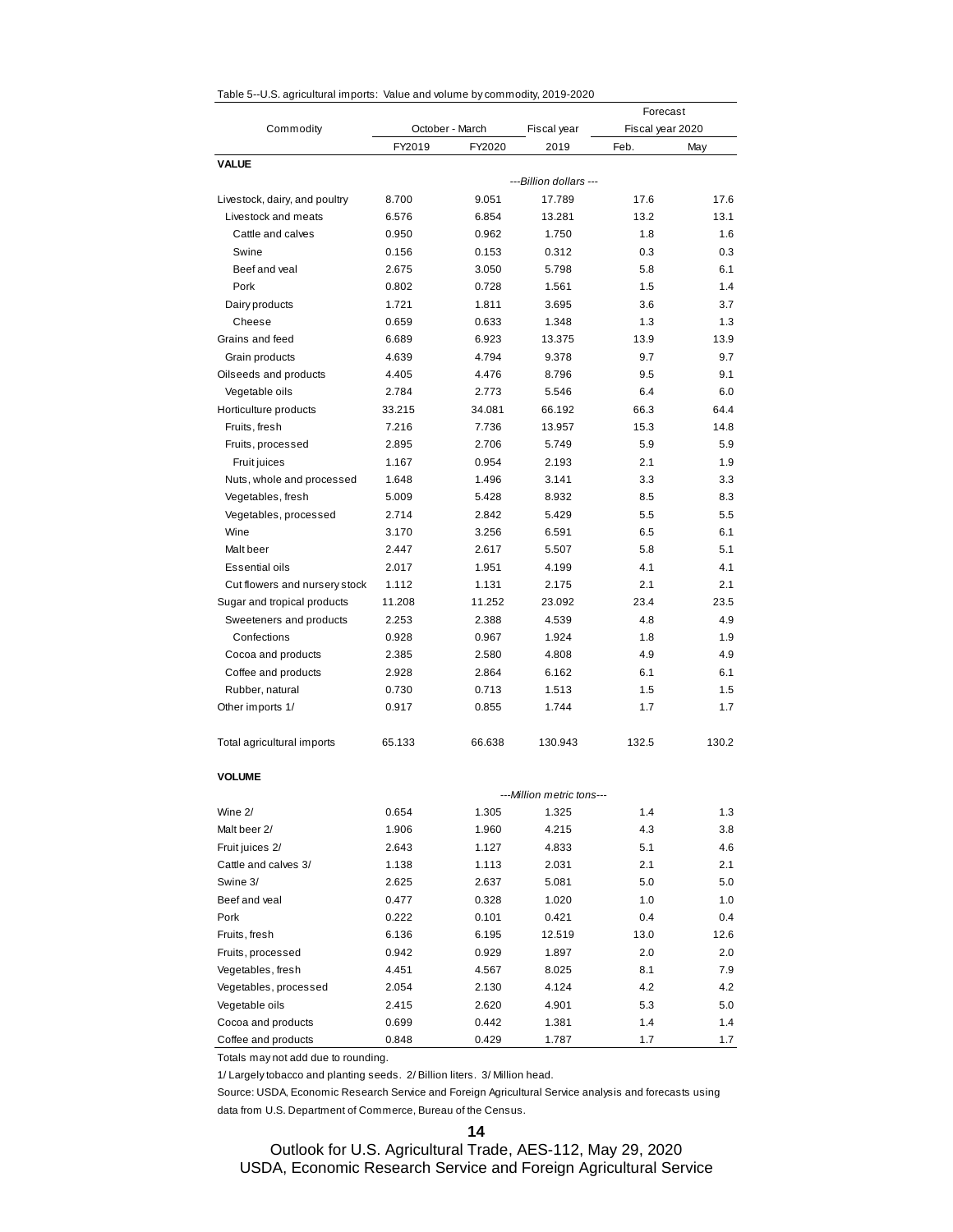# **Regional Imports**

### **Outlook for FY 2020**

The FY 2020 forecast of agricultural imports currently stands at \$130.2 billion, \$2.3 billion less than the February forecast and \$700 million less than the total value of imports in FY 2019. The expected decreases in imports from the Americas and Europe outweigh the expected increase in imports from Oceania from the February forecast.

### **Western Hemisphere**

The forecast regional imports from the Western Hemisphere is decreased \$2.1 billion from the previous forecast. Mexico's projected sales total is decreased by \$1.3 billion from the February forecast to \$27.0 billion as slowing imports of beer, fresh produce, and juice, combined with a depreciating currency, are expected to outweigh potential increases in imports of sugar and tropical products. The projected value of U.S. agricultural imports from Canada is lowered by \$300 million to \$22.9 billion, as downward adjustments to U.S. imports of cattle and calves and oilseed products outweigh upward adjustments of dairy products.

Imports from Central and South America are forecast down \$200 million and \$300 million respectively from the previous forecast to \$5.4 billion and \$14.4 billion respectively. Imports from Costa Rica, Guatemala, Chile, and Peru are each expected to be \$100 million less than was forecast for FY 2020 in February due to expected disruptions to labor supply and supply chain logistics impacting fresh fruit trade mentioned previously in this report. Imports from Brazil are expected to be \$100 million less than the previous forecast largely due to reductions in fruit juice imports.

### **Oceania**

U.S. imports from Oceania are expected to rise \$300 million in FY 2020. Projected imports from Australia are increased by \$300 million due to increases in the projected unit value of beef and other meat products.

#### **Europe**

Forecast imports from the EU for FY 2020 are adjusted downward by \$500 million from the February forecast to \$24.4 billion. This reflects expected reductions in the supply of wine due to reduced demand resulting from the pandemic and reduced imports of pork and oilseed products.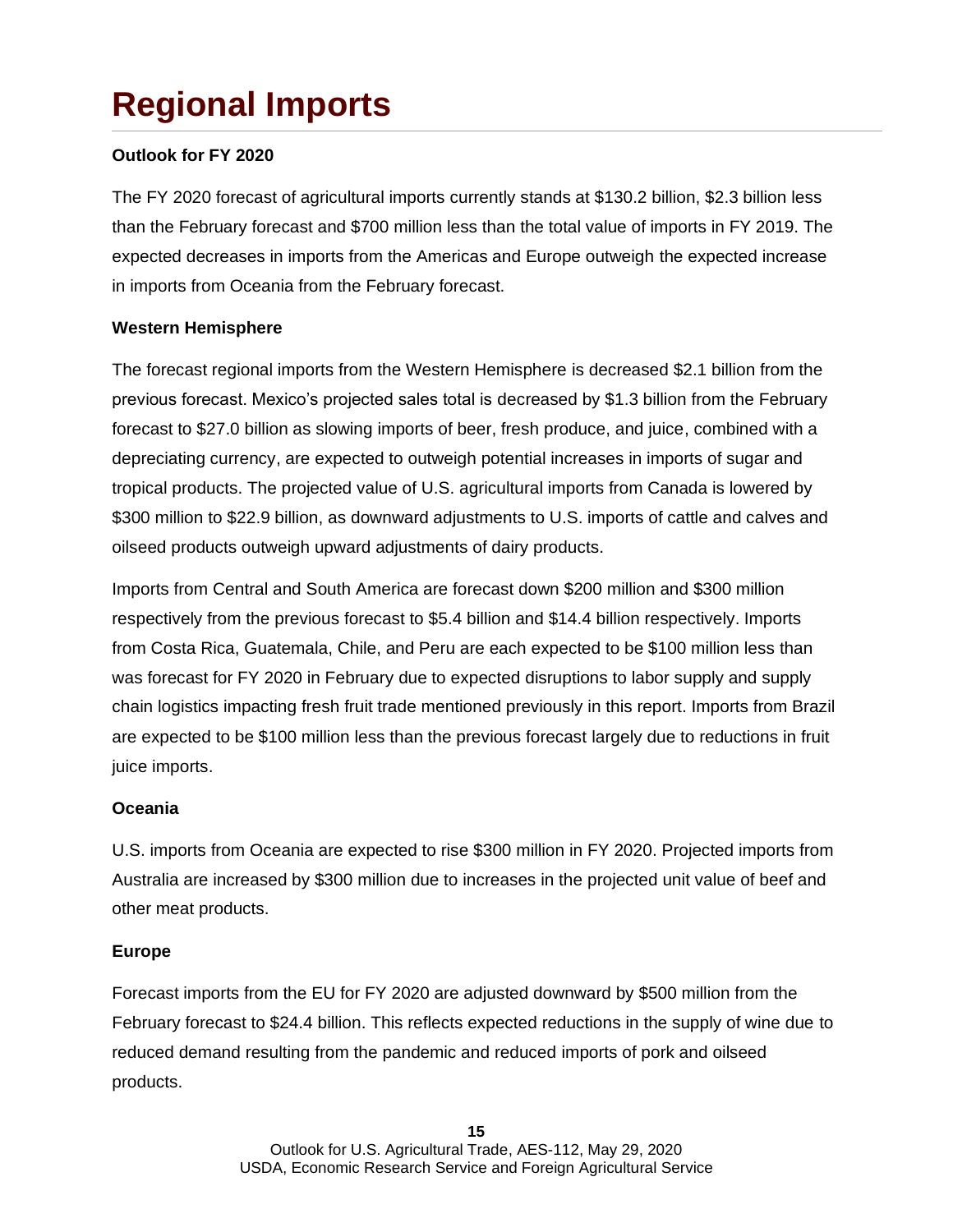### **Asia, Africa, and the Middle East**

Imports from Asia, Africa, and the Middle East are unchanged from the previous forecast.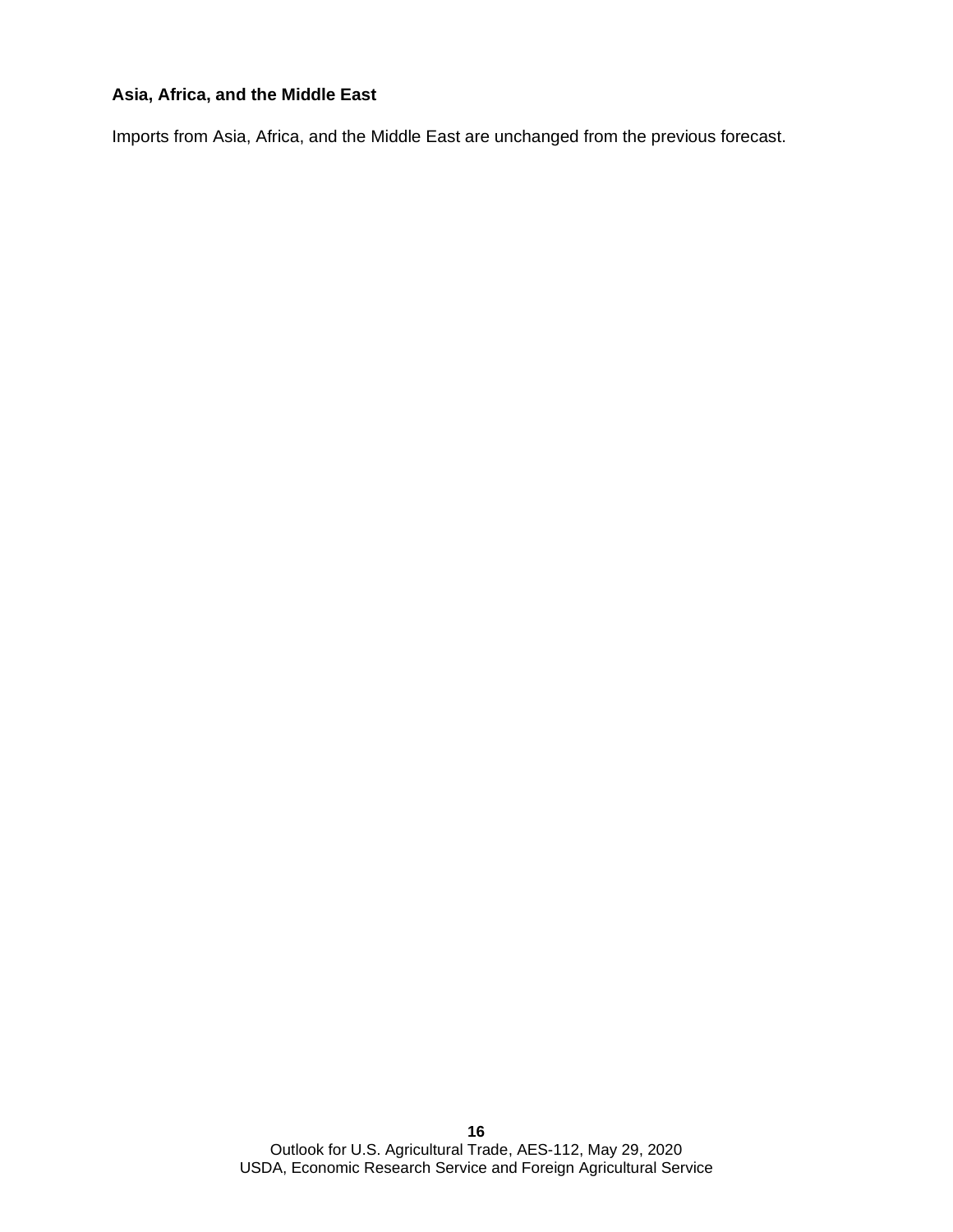|                              |        |                 |                       | Forecast         |       |
|------------------------------|--------|-----------------|-----------------------|------------------|-------|
| Region and country           |        | October - March | Fiscal year           | Fiscal year 2020 |       |
|                              | FY2019 | FY2020          | 2019                  | Feb.             | May   |
| <b>VALUE</b>                 |        |                 |                       |                  |       |
|                              |        |                 | ---Billion dollars--- |                  |       |
| Western Hemisphere           | 36.325 | 38.110          | 71.796                | 72.5             | 70.4  |
| Canada                       | 11.365 | 11.896          | 23.412                | 23.2             | 22.9  |
| Mexico                       | 14.340 | 15.324          | 27.899                | 28.3             | 27.0  |
| Central America              | 2.507  | 2.734           | 5.431                 | 5.6              | 5.4   |
| Costa Rica                   | 0.679  | 0.725           | 1.515                 | 1.6              | 1.5   |
| Guatemala                    | 1.054  | 1.103           | 2.131                 | 2.2              | 2.1   |
| <b>Other Central America</b> | 0.774  | 0.906           | 1.785                 | 1.8              | 1.8   |
| Caribbean                    | 0.326  | 0.317           | 0.662                 | 0.7              | 0.7   |
| South America                | 7.787  | 7.839           | 14.393                | 14.7             | 14.4  |
| Argentina                    | 0.698  | 0.716           | 1.357                 | 1.4              | 1.4   |
| <b>Brazil</b>                | 1.740  | 1.649           | 3.327                 | 3.4              | 3.3   |
| Chile                        | 1.590  | 1.517           | 2.874                 | 3.0              | 2.9   |
| Colombia                     | 1.457  | 1.398           | 2.704                 | 2.7              | 2.7   |
| Peru                         | 1.419  | 1.650           | 2.439                 | 2.5              | 2.4   |
| Other South America          | 0.883  | 0.909           | 1.691                 | 1.7              | 1.7   |
| <b>Europe and Eurasia</b>    | 12.598 | 12.607          | 26.550                | 26.7             | 26.2  |
| European Union-27+UK 1/      | 11.828 | 11.783          | 24.695                | 24.9             | 24.4  |
| Other Europe                 | 0.770  | 0.824           | 1.855                 | 1.8              | 1.8   |
| Asia                         | 10.856 | 10.419          | 22.088                | 22.7             | 22.7  |
| East Asia                    | 3.152  | 2.703           | 6.053                 | 6.2              | 6.2   |
| China                        | 2.168  | 1.654           | 4.072                 | 4.4              | 4.4   |
| Other East Asia              | 0.984  | 1.049           | 1.982                 | 1.8              | 1.8   |
| Southeast Asia               | 6.191  | 6.281           | 12.994                | 13.5             | 13.5  |
| Indonesia                    | 1.522  | 1.590           | 2.980                 | 3.3              | 3.3   |
| Malaysia                     | 0.478  | 0.493           | 1.031                 | 1.0              | 1.0   |
| Thailand                     | 1.358  | 1.428           | 2.827                 | 2.8              | 2.8   |
| Vietnam                      | 0.955  | 0.955           | 2.031                 | 2.4              | 2.4   |
| <b>Other Southeast Asia</b>  | 1.878  | 1.815           | 4.125                 | 4.0              | 4.0   |
| South Asia                   | 1.513  | 1.435           | 3.040                 | 3.0              | 3.0   |
| India                        | 1.329  | 1.261           | 2.682                 | 2.7              | 2.7   |
| Oceania                      | 2.733  | 2.989           | 5.902                 | 6.0              | 6.3   |
| Australia                    | 1.620  | 1.782           | 3.425                 | 3.4              | 3.7   |
| New Zealand                  | 1.048  | 1.150           | 2.368                 | 2.6              | 2.6   |
| Africa                       | 1.640  | 1.602           | 3.124                 | 3.0              | 3.0   |
| Sub-Sahara                   | 1.382  | 1.328           | 2.638                 | 2.7              | 2.7   |
| Ivory Coast                  | 0.416  | 0.490           | 0.752                 | 0.9              | 0.9   |
| Middle East                  | 0.841  | 0.767           | 1.484                 | 1.6              | 1.6   |
| Turkey                       | 0.569  | 0.493           | 0.975                 | 1.0              | 1.0   |
|                              |        |                 |                       |                  |       |
| World total                  | 65.133 | 66.638          | 130.943               | 132.5            | 130.2 |

#### Table 6--U.S. agricultural imports: Value by region, fiscal years 2019-20

Totals may not add due to rounding.

1/ 28 member nations of the European Union (EU) including the United Kingdom (UK), which will remain in the EU Customs Union during the transition period that is scheduled to end December 31, 2020, but may be extended.

Source: USDA, Economic Research Service and Foreign Agricultural Service analysis and forecasts using data from U.S. Department of Commerce, Bureau of the Census.

**17**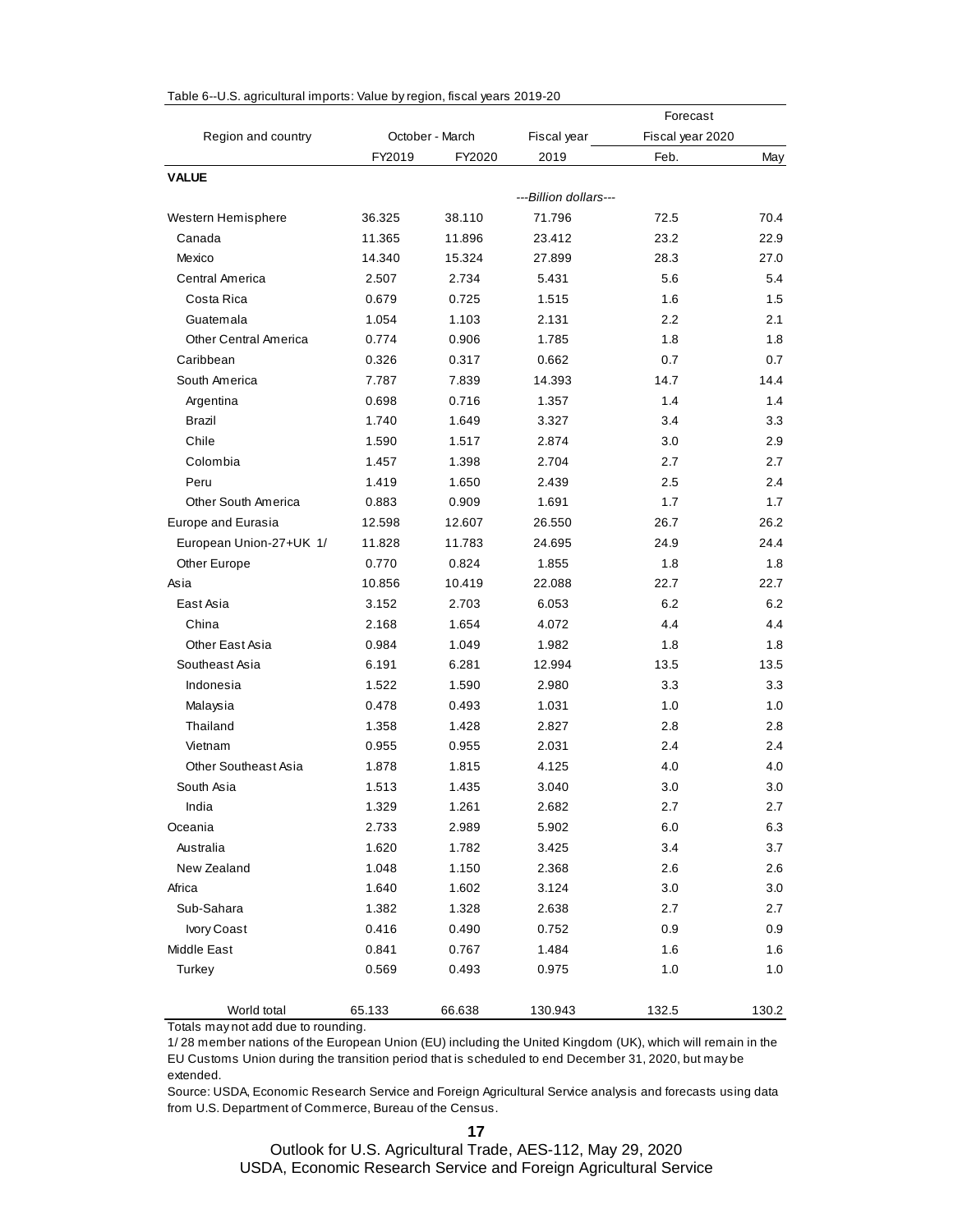### **Reliability Tables**

| Average absolute forecast errors<br>Forecast accuracy<br>Forecast<br>Fiscal 2019<br>Fiscal 2019<br>Commodity<br>Nov.<br>Feb.<br>May<br>Aug.<br>Nov.<br>Feb.<br>Aug.<br>Aug.<br>May<br>Aug. accuracy 1/<br>Percent<br>"X" if error $\leq 5\%$<br><b>Export value</b><br>Percent<br>2<br>Grains and feeds<br>13<br>15<br>15<br>5<br>Χ<br>20<br>÷,<br>14<br>20<br>1<br>Х<br>Χ<br>Wheat<br>20<br>1<br>40<br>$\blacksquare$<br>Rice<br>3<br>8<br>8<br>7<br>3<br>Χ<br>х<br>$\overline{\phantom{a}}$<br>40<br>2<br>Χ<br>27<br>31<br>30<br>20<br>Coarse grains<br>14<br>ä,<br>÷,<br>25<br>31<br>31<br>16<br>2<br>Χ<br>20<br>Corn<br>÷,<br>÷,<br>Feeds and fodders<br>1<br>1<br>1<br>1<br>1<br>X<br>Χ<br>X<br>Х<br>Χ<br>100<br>8<br>$\overline{2}$<br>2<br>X<br>Oilseeds and products<br>17<br>8<br>Χ<br>40<br>$\overline{\phantom{a}}$<br>$\blacksquare$<br>$\blacksquare$<br>10<br>9<br>Х<br>Χ<br>Soybeans<br>24<br>0<br>4<br>40<br>$\blacksquare$<br>$\blacksquare$<br>$\blacksquare$<br>3<br>$\overline{2}$<br>X<br>Χ<br>1<br>1<br>0<br>Х<br>X<br>X<br>Soybean meal<br>100<br>18<br>18<br>18<br>8<br>7<br>Soybean oil<br>0<br>$\overline{\phantom{a}}$<br>$\overline{a}$<br>$\blacksquare$<br>$\overline{\phantom{a}}$<br>$\mathbf 0$<br>X<br>X<br>Χ<br>Livestock, poultry, and dairy<br>0<br>1<br>1<br>1<br>Х<br>х<br>100<br>X<br>X<br>1<br>2<br>Х<br>X<br>Χ<br>Livestock products<br>0<br>1<br>1<br>100<br>6<br>$\overline{2}$<br>3<br>X<br>X<br>3<br>4<br>X<br>Χ<br>Beef and yeal<br>80<br>$\blacksquare$<br>2<br>X<br>8<br>6<br>4<br>Χ<br>Pork<br>1<br>х<br>60<br>$\blacksquare$<br>$\overline{\phantom{a}}$<br>4<br>4<br>6<br>X<br>X<br>X<br>Χ<br>Beef and pork variety meats<br>4<br>1<br>80<br>÷,<br>35<br>8<br>12<br>15<br>Hides, skins, and furs<br>44<br>0<br>$\overline{\phantom{a}}$<br>$\overline{\phantom{a}}$<br>3<br>3<br>4<br>2<br>X<br>X<br>100<br>Poultry and products<br>1<br>Х<br>Х<br>Χ<br>X<br>X<br>2<br>Х<br>Х<br>Χ<br><b>Broiler meat</b><br>4<br>1<br>4<br>2<br>100<br>$\overline{7}$<br>5<br>Χ<br>X<br>1<br>1<br>Х<br>Χ<br>Dairy products<br>1<br>80<br>$\overline{a}$<br>33<br>33<br>33<br>33<br>6<br>Tobacco, unmanufactured<br>0<br>÷,<br>ä,<br>÷,<br>$\blacksquare$<br>14<br>3<br>3<br>6<br>6<br>X<br>Х<br>Cotton<br>40<br>$\overline{\phantom{a}}$<br>$\overline{\phantom{a}}$<br>5<br>5<br>5<br>5<br>5<br><b>Planting seeds</b><br>0<br>$\overline{a}$<br>$\overline{\phantom{a}}$<br>÷,<br>$\overline{\phantom{a}}$<br>1<br>$\mathbf{1}$<br>1<br>1<br>0<br>X<br>Х<br>X<br>Horticultural products<br>Х<br>Χ<br>100<br>5<br>5<br>5<br>5<br>0<br>Х<br>X<br>Х<br>X<br>Χ<br>Fruits and vegetables, fresh<br>100<br>5<br>5<br>5<br>5<br>X<br>X<br>X<br>Χ<br>1<br>х<br>100<br>Fruits and veget., processed<br>X<br>X<br>Χ<br>X<br>1<br>$\mathbf{1}$<br>1<br>1<br>Χ<br>Tree nuts<br>1<br>100<br>X<br>X<br>1<br>$\mathbf{1}$<br>1<br>Х<br>X<br>Χ<br>100<br>Sugar and tropical products<br>1<br>1<br>41<br>33<br>32<br>20<br>14<br>Major bulk products<br>0<br>$\overline{\phantom{a}}$<br>$\blacksquare$<br>$\blacksquare$<br>$\overline{\phantom{a}}$<br>4<br>X<br>X<br>X<br>Χ<br>Total agricultural exports<br>7<br>4<br>1<br>1<br>80<br>$\blacksquare$<br>9<br>5<br>79%<br>17<br>15<br>52%<br>52%<br>55%<br>62%<br>14<br>60<br>Root mean square error<br><b>Export volume</b><br>5<br>15<br>12<br>2<br>1<br>X<br>X<br>60<br>Wheat<br>Χ<br>6<br>6<br>6<br>3<br>Х<br>40<br>Rice<br>1<br>Х<br>$\blacksquare$<br>23<br>26<br>26<br>17<br>3<br>Coarse grains<br>Χ<br>20<br>$\overline{\phantom{a}}$<br>$\overline{\phantom{a}}$<br>26<br>26<br>18<br>4<br>20<br>Χ<br>20<br>Corn<br>$\overline{\phantom{a}}$<br>$\blacksquare$<br>2<br>$\overline{2}$<br>$\overline{2}$<br>2<br>2<br>X<br>Х<br>X<br>X<br>X<br>Feeds and fodders<br>100<br>17<br>40<br>Soybeans<br>7<br>6<br>0<br>3<br>х<br>Χ<br>2<br>$\overline{c}$<br>$\overline{2}$<br>$\overline{2}$<br>Χ<br>Soybean meal<br>X<br>X<br>X<br>Χ<br>100<br>0<br>Soybean oil<br>14<br>14<br>14<br>14<br>2<br>Χ<br>20<br>$\blacksquare$<br>$\overline{a}$<br>$\overline{\phantom{a}}$<br>$\overline{\phantom{a}}$<br>Beef and veal<br>9<br>9<br>9<br>2<br>X<br>40<br>4<br>Χ<br>$\blacksquare$<br>$\overline{\phantom{a}}$<br>$\blacksquare$<br>Pork<br>2<br>2<br>$\mathbf{2}$<br>X<br>2<br>0<br>Χ<br>X<br>х<br>Х<br>100<br>4<br>9<br>X<br>X<br>X<br>4<br>4<br>3<br>Χ<br>80<br>Beef and pork variety meats<br>$\blacksquare$<br>$\overline{2}$<br>X<br>X<br>X<br><b>Broiler</b> meat<br>1<br>$\mathbf{1}$<br>X<br>Χ<br>100<br>1<br>1<br>91<br>91<br>91<br>91<br>20<br>Tobacco, unmanufactured<br>4<br>Χ<br>$\overline{a}$<br>$\blacksquare$<br>7<br>2<br>4<br>4<br>$\overline{7}$<br>X<br>X<br>Cotton<br>Х<br>60<br>6<br>Major bulk products<br>16<br>15<br>14<br>0<br>Χ<br>20<br>$\blacksquare$<br>$\overline{a}$<br>ä,<br>$\overline{\phantom{a}}$<br>27<br>3<br>93%<br>26<br>26<br>25<br>53%<br>40%<br>40%<br>47%<br>55<br>Root mean square error | Table 7--Reliability of quarterly U.S. export projections, by commodity and quarter |  |  |  |  |  |  |
|--------------------------------------------------------------------------------------------------------------------------------------------------------------------------------------------------------------------------------------------------------------------------------------------------------------------------------------------------------------------------------------------------------------------------------------------------------------------------------------------------------------------------------------------------------------------------------------------------------------------------------------------------------------------------------------------------------------------------------------------------------------------------------------------------------------------------------------------------------------------------------------------------------------------------------------------------------------------------------------------------------------------------------------------------------------------------------------------------------------------------------------------------------------------------------------------------------------------------------------------------------------------------------------------------------------------------------------------------------------------------------------------------------------------------------------------------------------------------------------------------------------------------------------------------------------------------------------------------------------------------------------------------------------------------------------------------------------------------------------------------------------------------------------------------------------------------------------------------------------------------------------------------------------------------------------------------------------------------------------------------------------------------------------------------------------------------------------------------------------------------------------------------------------------------------------------------------------------------------------------------------------------------------------------------------------------------------------------------------------------------------------------------------------------------------------------------------------------------------------------------------------------------------------------------------------------------------------------------------------------------------------------------------------------------------------------------------------------------------------------------------------------------------------------------------------------------------------------------------------------------------------------------------------------------------------------------------------------------------------------------------------------------------------------------------------------------------------------------------------------------------------------------------------------------------------------------------------------------------------------------------------------------------------------------------------------------------------------------------------------------------------------------------------------------------------------------------------------------------------------------------------------------------------------------------------------------------------------------------------------------------------------------------------------------------------------------------------------------------------------------------------------------------------------------------------------------------------------------------------------------------------------------------------------------------------------------------------------------------------------------------------------------------------------------------------------------------------------------------------------------------------------------------------------------------------------------------------------------------------------------------------------------------------------------------------------------------------------------------------------------------------------------------------------------------------------------------------------------------------------------------------------------------------------------------------------------------------------------------------------------------------------------------------------------------------------------------------------------------------------------------------------------------------------------------------------------------------------------------------------------------------------------------------------|-------------------------------------------------------------------------------------|--|--|--|--|--|--|
|                                                                                                                                                                                                                                                                                                                                                                                                                                                                                                                                                                                                                                                                                                                                                                                                                                                                                                                                                                                                                                                                                                                                                                                                                                                                                                                                                                                                                                                                                                                                                                                                                                                                                                                                                                                                                                                                                                                                                                                                                                                                                                                                                                                                                                                                                                                                                                                                                                                                                                                                                                                                                                                                                                                                                                                                                                                                                                                                                                                                                                                                                                                                                                                                                                                                                                                                                                                                                                                                                                                                                                                                                                                                                                                                                                                                                                                                                                                                                                                                                                                                                                                                                                                                                                                                                                                                                                                                                                                                                                                                                                                                                                                                                                                                                                                                                                                                                                                    |                                                                                     |  |  |  |  |  |  |
|                                                                                                                                                                                                                                                                                                                                                                                                                                                                                                                                                                                                                                                                                                                                                                                                                                                                                                                                                                                                                                                                                                                                                                                                                                                                                                                                                                                                                                                                                                                                                                                                                                                                                                                                                                                                                                                                                                                                                                                                                                                                                                                                                                                                                                                                                                                                                                                                                                                                                                                                                                                                                                                                                                                                                                                                                                                                                                                                                                                                                                                                                                                                                                                                                                                                                                                                                                                                                                                                                                                                                                                                                                                                                                                                                                                                                                                                                                                                                                                                                                                                                                                                                                                                                                                                                                                                                                                                                                                                                                                                                                                                                                                                                                                                                                                                                                                                                                                    |                                                                                     |  |  |  |  |  |  |
|                                                                                                                                                                                                                                                                                                                                                                                                                                                                                                                                                                                                                                                                                                                                                                                                                                                                                                                                                                                                                                                                                                                                                                                                                                                                                                                                                                                                                                                                                                                                                                                                                                                                                                                                                                                                                                                                                                                                                                                                                                                                                                                                                                                                                                                                                                                                                                                                                                                                                                                                                                                                                                                                                                                                                                                                                                                                                                                                                                                                                                                                                                                                                                                                                                                                                                                                                                                                                                                                                                                                                                                                                                                                                                                                                                                                                                                                                                                                                                                                                                                                                                                                                                                                                                                                                                                                                                                                                                                                                                                                                                                                                                                                                                                                                                                                                                                                                                                    |                                                                                     |  |  |  |  |  |  |
|                                                                                                                                                                                                                                                                                                                                                                                                                                                                                                                                                                                                                                                                                                                                                                                                                                                                                                                                                                                                                                                                                                                                                                                                                                                                                                                                                                                                                                                                                                                                                                                                                                                                                                                                                                                                                                                                                                                                                                                                                                                                                                                                                                                                                                                                                                                                                                                                                                                                                                                                                                                                                                                                                                                                                                                                                                                                                                                                                                                                                                                                                                                                                                                                                                                                                                                                                                                                                                                                                                                                                                                                                                                                                                                                                                                                                                                                                                                                                                                                                                                                                                                                                                                                                                                                                                                                                                                                                                                                                                                                                                                                                                                                                                                                                                                                                                                                                                                    |                                                                                     |  |  |  |  |  |  |
|                                                                                                                                                                                                                                                                                                                                                                                                                                                                                                                                                                                                                                                                                                                                                                                                                                                                                                                                                                                                                                                                                                                                                                                                                                                                                                                                                                                                                                                                                                                                                                                                                                                                                                                                                                                                                                                                                                                                                                                                                                                                                                                                                                                                                                                                                                                                                                                                                                                                                                                                                                                                                                                                                                                                                                                                                                                                                                                                                                                                                                                                                                                                                                                                                                                                                                                                                                                                                                                                                                                                                                                                                                                                                                                                                                                                                                                                                                                                                                                                                                                                                                                                                                                                                                                                                                                                                                                                                                                                                                                                                                                                                                                                                                                                                                                                                                                                                                                    |                                                                                     |  |  |  |  |  |  |
|                                                                                                                                                                                                                                                                                                                                                                                                                                                                                                                                                                                                                                                                                                                                                                                                                                                                                                                                                                                                                                                                                                                                                                                                                                                                                                                                                                                                                                                                                                                                                                                                                                                                                                                                                                                                                                                                                                                                                                                                                                                                                                                                                                                                                                                                                                                                                                                                                                                                                                                                                                                                                                                                                                                                                                                                                                                                                                                                                                                                                                                                                                                                                                                                                                                                                                                                                                                                                                                                                                                                                                                                                                                                                                                                                                                                                                                                                                                                                                                                                                                                                                                                                                                                                                                                                                                                                                                                                                                                                                                                                                                                                                                                                                                                                                                                                                                                                                                    |                                                                                     |  |  |  |  |  |  |
|                                                                                                                                                                                                                                                                                                                                                                                                                                                                                                                                                                                                                                                                                                                                                                                                                                                                                                                                                                                                                                                                                                                                                                                                                                                                                                                                                                                                                                                                                                                                                                                                                                                                                                                                                                                                                                                                                                                                                                                                                                                                                                                                                                                                                                                                                                                                                                                                                                                                                                                                                                                                                                                                                                                                                                                                                                                                                                                                                                                                                                                                                                                                                                                                                                                                                                                                                                                                                                                                                                                                                                                                                                                                                                                                                                                                                                                                                                                                                                                                                                                                                                                                                                                                                                                                                                                                                                                                                                                                                                                                                                                                                                                                                                                                                                                                                                                                                                                    |                                                                                     |  |  |  |  |  |  |
|                                                                                                                                                                                                                                                                                                                                                                                                                                                                                                                                                                                                                                                                                                                                                                                                                                                                                                                                                                                                                                                                                                                                                                                                                                                                                                                                                                                                                                                                                                                                                                                                                                                                                                                                                                                                                                                                                                                                                                                                                                                                                                                                                                                                                                                                                                                                                                                                                                                                                                                                                                                                                                                                                                                                                                                                                                                                                                                                                                                                                                                                                                                                                                                                                                                                                                                                                                                                                                                                                                                                                                                                                                                                                                                                                                                                                                                                                                                                                                                                                                                                                                                                                                                                                                                                                                                                                                                                                                                                                                                                                                                                                                                                                                                                                                                                                                                                                                                    |                                                                                     |  |  |  |  |  |  |
|                                                                                                                                                                                                                                                                                                                                                                                                                                                                                                                                                                                                                                                                                                                                                                                                                                                                                                                                                                                                                                                                                                                                                                                                                                                                                                                                                                                                                                                                                                                                                                                                                                                                                                                                                                                                                                                                                                                                                                                                                                                                                                                                                                                                                                                                                                                                                                                                                                                                                                                                                                                                                                                                                                                                                                                                                                                                                                                                                                                                                                                                                                                                                                                                                                                                                                                                                                                                                                                                                                                                                                                                                                                                                                                                                                                                                                                                                                                                                                                                                                                                                                                                                                                                                                                                                                                                                                                                                                                                                                                                                                                                                                                                                                                                                                                                                                                                                                                    |                                                                                     |  |  |  |  |  |  |
|                                                                                                                                                                                                                                                                                                                                                                                                                                                                                                                                                                                                                                                                                                                                                                                                                                                                                                                                                                                                                                                                                                                                                                                                                                                                                                                                                                                                                                                                                                                                                                                                                                                                                                                                                                                                                                                                                                                                                                                                                                                                                                                                                                                                                                                                                                                                                                                                                                                                                                                                                                                                                                                                                                                                                                                                                                                                                                                                                                                                                                                                                                                                                                                                                                                                                                                                                                                                                                                                                                                                                                                                                                                                                                                                                                                                                                                                                                                                                                                                                                                                                                                                                                                                                                                                                                                                                                                                                                                                                                                                                                                                                                                                                                                                                                                                                                                                                                                    |                                                                                     |  |  |  |  |  |  |
|                                                                                                                                                                                                                                                                                                                                                                                                                                                                                                                                                                                                                                                                                                                                                                                                                                                                                                                                                                                                                                                                                                                                                                                                                                                                                                                                                                                                                                                                                                                                                                                                                                                                                                                                                                                                                                                                                                                                                                                                                                                                                                                                                                                                                                                                                                                                                                                                                                                                                                                                                                                                                                                                                                                                                                                                                                                                                                                                                                                                                                                                                                                                                                                                                                                                                                                                                                                                                                                                                                                                                                                                                                                                                                                                                                                                                                                                                                                                                                                                                                                                                                                                                                                                                                                                                                                                                                                                                                                                                                                                                                                                                                                                                                                                                                                                                                                                                                                    |                                                                                     |  |  |  |  |  |  |
|                                                                                                                                                                                                                                                                                                                                                                                                                                                                                                                                                                                                                                                                                                                                                                                                                                                                                                                                                                                                                                                                                                                                                                                                                                                                                                                                                                                                                                                                                                                                                                                                                                                                                                                                                                                                                                                                                                                                                                                                                                                                                                                                                                                                                                                                                                                                                                                                                                                                                                                                                                                                                                                                                                                                                                                                                                                                                                                                                                                                                                                                                                                                                                                                                                                                                                                                                                                                                                                                                                                                                                                                                                                                                                                                                                                                                                                                                                                                                                                                                                                                                                                                                                                                                                                                                                                                                                                                                                                                                                                                                                                                                                                                                                                                                                                                                                                                                                                    |                                                                                     |  |  |  |  |  |  |
|                                                                                                                                                                                                                                                                                                                                                                                                                                                                                                                                                                                                                                                                                                                                                                                                                                                                                                                                                                                                                                                                                                                                                                                                                                                                                                                                                                                                                                                                                                                                                                                                                                                                                                                                                                                                                                                                                                                                                                                                                                                                                                                                                                                                                                                                                                                                                                                                                                                                                                                                                                                                                                                                                                                                                                                                                                                                                                                                                                                                                                                                                                                                                                                                                                                                                                                                                                                                                                                                                                                                                                                                                                                                                                                                                                                                                                                                                                                                                                                                                                                                                                                                                                                                                                                                                                                                                                                                                                                                                                                                                                                                                                                                                                                                                                                                                                                                                                                    |                                                                                     |  |  |  |  |  |  |
|                                                                                                                                                                                                                                                                                                                                                                                                                                                                                                                                                                                                                                                                                                                                                                                                                                                                                                                                                                                                                                                                                                                                                                                                                                                                                                                                                                                                                                                                                                                                                                                                                                                                                                                                                                                                                                                                                                                                                                                                                                                                                                                                                                                                                                                                                                                                                                                                                                                                                                                                                                                                                                                                                                                                                                                                                                                                                                                                                                                                                                                                                                                                                                                                                                                                                                                                                                                                                                                                                                                                                                                                                                                                                                                                                                                                                                                                                                                                                                                                                                                                                                                                                                                                                                                                                                                                                                                                                                                                                                                                                                                                                                                                                                                                                                                                                                                                                                                    |                                                                                     |  |  |  |  |  |  |
|                                                                                                                                                                                                                                                                                                                                                                                                                                                                                                                                                                                                                                                                                                                                                                                                                                                                                                                                                                                                                                                                                                                                                                                                                                                                                                                                                                                                                                                                                                                                                                                                                                                                                                                                                                                                                                                                                                                                                                                                                                                                                                                                                                                                                                                                                                                                                                                                                                                                                                                                                                                                                                                                                                                                                                                                                                                                                                                                                                                                                                                                                                                                                                                                                                                                                                                                                                                                                                                                                                                                                                                                                                                                                                                                                                                                                                                                                                                                                                                                                                                                                                                                                                                                                                                                                                                                                                                                                                                                                                                                                                                                                                                                                                                                                                                                                                                                                                                    |                                                                                     |  |  |  |  |  |  |
|                                                                                                                                                                                                                                                                                                                                                                                                                                                                                                                                                                                                                                                                                                                                                                                                                                                                                                                                                                                                                                                                                                                                                                                                                                                                                                                                                                                                                                                                                                                                                                                                                                                                                                                                                                                                                                                                                                                                                                                                                                                                                                                                                                                                                                                                                                                                                                                                                                                                                                                                                                                                                                                                                                                                                                                                                                                                                                                                                                                                                                                                                                                                                                                                                                                                                                                                                                                                                                                                                                                                                                                                                                                                                                                                                                                                                                                                                                                                                                                                                                                                                                                                                                                                                                                                                                                                                                                                                                                                                                                                                                                                                                                                                                                                                                                                                                                                                                                    |                                                                                     |  |  |  |  |  |  |
|                                                                                                                                                                                                                                                                                                                                                                                                                                                                                                                                                                                                                                                                                                                                                                                                                                                                                                                                                                                                                                                                                                                                                                                                                                                                                                                                                                                                                                                                                                                                                                                                                                                                                                                                                                                                                                                                                                                                                                                                                                                                                                                                                                                                                                                                                                                                                                                                                                                                                                                                                                                                                                                                                                                                                                                                                                                                                                                                                                                                                                                                                                                                                                                                                                                                                                                                                                                                                                                                                                                                                                                                                                                                                                                                                                                                                                                                                                                                                                                                                                                                                                                                                                                                                                                                                                                                                                                                                                                                                                                                                                                                                                                                                                                                                                                                                                                                                                                    |                                                                                     |  |  |  |  |  |  |
|                                                                                                                                                                                                                                                                                                                                                                                                                                                                                                                                                                                                                                                                                                                                                                                                                                                                                                                                                                                                                                                                                                                                                                                                                                                                                                                                                                                                                                                                                                                                                                                                                                                                                                                                                                                                                                                                                                                                                                                                                                                                                                                                                                                                                                                                                                                                                                                                                                                                                                                                                                                                                                                                                                                                                                                                                                                                                                                                                                                                                                                                                                                                                                                                                                                                                                                                                                                                                                                                                                                                                                                                                                                                                                                                                                                                                                                                                                                                                                                                                                                                                                                                                                                                                                                                                                                                                                                                                                                                                                                                                                                                                                                                                                                                                                                                                                                                                                                    |                                                                                     |  |  |  |  |  |  |
|                                                                                                                                                                                                                                                                                                                                                                                                                                                                                                                                                                                                                                                                                                                                                                                                                                                                                                                                                                                                                                                                                                                                                                                                                                                                                                                                                                                                                                                                                                                                                                                                                                                                                                                                                                                                                                                                                                                                                                                                                                                                                                                                                                                                                                                                                                                                                                                                                                                                                                                                                                                                                                                                                                                                                                                                                                                                                                                                                                                                                                                                                                                                                                                                                                                                                                                                                                                                                                                                                                                                                                                                                                                                                                                                                                                                                                                                                                                                                                                                                                                                                                                                                                                                                                                                                                                                                                                                                                                                                                                                                                                                                                                                                                                                                                                                                                                                                                                    |                                                                                     |  |  |  |  |  |  |
|                                                                                                                                                                                                                                                                                                                                                                                                                                                                                                                                                                                                                                                                                                                                                                                                                                                                                                                                                                                                                                                                                                                                                                                                                                                                                                                                                                                                                                                                                                                                                                                                                                                                                                                                                                                                                                                                                                                                                                                                                                                                                                                                                                                                                                                                                                                                                                                                                                                                                                                                                                                                                                                                                                                                                                                                                                                                                                                                                                                                                                                                                                                                                                                                                                                                                                                                                                                                                                                                                                                                                                                                                                                                                                                                                                                                                                                                                                                                                                                                                                                                                                                                                                                                                                                                                                                                                                                                                                                                                                                                                                                                                                                                                                                                                                                                                                                                                                                    |                                                                                     |  |  |  |  |  |  |
|                                                                                                                                                                                                                                                                                                                                                                                                                                                                                                                                                                                                                                                                                                                                                                                                                                                                                                                                                                                                                                                                                                                                                                                                                                                                                                                                                                                                                                                                                                                                                                                                                                                                                                                                                                                                                                                                                                                                                                                                                                                                                                                                                                                                                                                                                                                                                                                                                                                                                                                                                                                                                                                                                                                                                                                                                                                                                                                                                                                                                                                                                                                                                                                                                                                                                                                                                                                                                                                                                                                                                                                                                                                                                                                                                                                                                                                                                                                                                                                                                                                                                                                                                                                                                                                                                                                                                                                                                                                                                                                                                                                                                                                                                                                                                                                                                                                                                                                    |                                                                                     |  |  |  |  |  |  |
|                                                                                                                                                                                                                                                                                                                                                                                                                                                                                                                                                                                                                                                                                                                                                                                                                                                                                                                                                                                                                                                                                                                                                                                                                                                                                                                                                                                                                                                                                                                                                                                                                                                                                                                                                                                                                                                                                                                                                                                                                                                                                                                                                                                                                                                                                                                                                                                                                                                                                                                                                                                                                                                                                                                                                                                                                                                                                                                                                                                                                                                                                                                                                                                                                                                                                                                                                                                                                                                                                                                                                                                                                                                                                                                                                                                                                                                                                                                                                                                                                                                                                                                                                                                                                                                                                                                                                                                                                                                                                                                                                                                                                                                                                                                                                                                                                                                                                                                    |                                                                                     |  |  |  |  |  |  |
|                                                                                                                                                                                                                                                                                                                                                                                                                                                                                                                                                                                                                                                                                                                                                                                                                                                                                                                                                                                                                                                                                                                                                                                                                                                                                                                                                                                                                                                                                                                                                                                                                                                                                                                                                                                                                                                                                                                                                                                                                                                                                                                                                                                                                                                                                                                                                                                                                                                                                                                                                                                                                                                                                                                                                                                                                                                                                                                                                                                                                                                                                                                                                                                                                                                                                                                                                                                                                                                                                                                                                                                                                                                                                                                                                                                                                                                                                                                                                                                                                                                                                                                                                                                                                                                                                                                                                                                                                                                                                                                                                                                                                                                                                                                                                                                                                                                                                                                    |                                                                                     |  |  |  |  |  |  |
|                                                                                                                                                                                                                                                                                                                                                                                                                                                                                                                                                                                                                                                                                                                                                                                                                                                                                                                                                                                                                                                                                                                                                                                                                                                                                                                                                                                                                                                                                                                                                                                                                                                                                                                                                                                                                                                                                                                                                                                                                                                                                                                                                                                                                                                                                                                                                                                                                                                                                                                                                                                                                                                                                                                                                                                                                                                                                                                                                                                                                                                                                                                                                                                                                                                                                                                                                                                                                                                                                                                                                                                                                                                                                                                                                                                                                                                                                                                                                                                                                                                                                                                                                                                                                                                                                                                                                                                                                                                                                                                                                                                                                                                                                                                                                                                                                                                                                                                    |                                                                                     |  |  |  |  |  |  |
|                                                                                                                                                                                                                                                                                                                                                                                                                                                                                                                                                                                                                                                                                                                                                                                                                                                                                                                                                                                                                                                                                                                                                                                                                                                                                                                                                                                                                                                                                                                                                                                                                                                                                                                                                                                                                                                                                                                                                                                                                                                                                                                                                                                                                                                                                                                                                                                                                                                                                                                                                                                                                                                                                                                                                                                                                                                                                                                                                                                                                                                                                                                                                                                                                                                                                                                                                                                                                                                                                                                                                                                                                                                                                                                                                                                                                                                                                                                                                                                                                                                                                                                                                                                                                                                                                                                                                                                                                                                                                                                                                                                                                                                                                                                                                                                                                                                                                                                    |                                                                                     |  |  |  |  |  |  |
|                                                                                                                                                                                                                                                                                                                                                                                                                                                                                                                                                                                                                                                                                                                                                                                                                                                                                                                                                                                                                                                                                                                                                                                                                                                                                                                                                                                                                                                                                                                                                                                                                                                                                                                                                                                                                                                                                                                                                                                                                                                                                                                                                                                                                                                                                                                                                                                                                                                                                                                                                                                                                                                                                                                                                                                                                                                                                                                                                                                                                                                                                                                                                                                                                                                                                                                                                                                                                                                                                                                                                                                                                                                                                                                                                                                                                                                                                                                                                                                                                                                                                                                                                                                                                                                                                                                                                                                                                                                                                                                                                                                                                                                                                                                                                                                                                                                                                                                    |                                                                                     |  |  |  |  |  |  |
|                                                                                                                                                                                                                                                                                                                                                                                                                                                                                                                                                                                                                                                                                                                                                                                                                                                                                                                                                                                                                                                                                                                                                                                                                                                                                                                                                                                                                                                                                                                                                                                                                                                                                                                                                                                                                                                                                                                                                                                                                                                                                                                                                                                                                                                                                                                                                                                                                                                                                                                                                                                                                                                                                                                                                                                                                                                                                                                                                                                                                                                                                                                                                                                                                                                                                                                                                                                                                                                                                                                                                                                                                                                                                                                                                                                                                                                                                                                                                                                                                                                                                                                                                                                                                                                                                                                                                                                                                                                                                                                                                                                                                                                                                                                                                                                                                                                                                                                    |                                                                                     |  |  |  |  |  |  |
|                                                                                                                                                                                                                                                                                                                                                                                                                                                                                                                                                                                                                                                                                                                                                                                                                                                                                                                                                                                                                                                                                                                                                                                                                                                                                                                                                                                                                                                                                                                                                                                                                                                                                                                                                                                                                                                                                                                                                                                                                                                                                                                                                                                                                                                                                                                                                                                                                                                                                                                                                                                                                                                                                                                                                                                                                                                                                                                                                                                                                                                                                                                                                                                                                                                                                                                                                                                                                                                                                                                                                                                                                                                                                                                                                                                                                                                                                                                                                                                                                                                                                                                                                                                                                                                                                                                                                                                                                                                                                                                                                                                                                                                                                                                                                                                                                                                                                                                    |                                                                                     |  |  |  |  |  |  |
|                                                                                                                                                                                                                                                                                                                                                                                                                                                                                                                                                                                                                                                                                                                                                                                                                                                                                                                                                                                                                                                                                                                                                                                                                                                                                                                                                                                                                                                                                                                                                                                                                                                                                                                                                                                                                                                                                                                                                                                                                                                                                                                                                                                                                                                                                                                                                                                                                                                                                                                                                                                                                                                                                                                                                                                                                                                                                                                                                                                                                                                                                                                                                                                                                                                                                                                                                                                                                                                                                                                                                                                                                                                                                                                                                                                                                                                                                                                                                                                                                                                                                                                                                                                                                                                                                                                                                                                                                                                                                                                                                                                                                                                                                                                                                                                                                                                                                                                    |                                                                                     |  |  |  |  |  |  |
|                                                                                                                                                                                                                                                                                                                                                                                                                                                                                                                                                                                                                                                                                                                                                                                                                                                                                                                                                                                                                                                                                                                                                                                                                                                                                                                                                                                                                                                                                                                                                                                                                                                                                                                                                                                                                                                                                                                                                                                                                                                                                                                                                                                                                                                                                                                                                                                                                                                                                                                                                                                                                                                                                                                                                                                                                                                                                                                                                                                                                                                                                                                                                                                                                                                                                                                                                                                                                                                                                                                                                                                                                                                                                                                                                                                                                                                                                                                                                                                                                                                                                                                                                                                                                                                                                                                                                                                                                                                                                                                                                                                                                                                                                                                                                                                                                                                                                                                    |                                                                                     |  |  |  |  |  |  |
|                                                                                                                                                                                                                                                                                                                                                                                                                                                                                                                                                                                                                                                                                                                                                                                                                                                                                                                                                                                                                                                                                                                                                                                                                                                                                                                                                                                                                                                                                                                                                                                                                                                                                                                                                                                                                                                                                                                                                                                                                                                                                                                                                                                                                                                                                                                                                                                                                                                                                                                                                                                                                                                                                                                                                                                                                                                                                                                                                                                                                                                                                                                                                                                                                                                                                                                                                                                                                                                                                                                                                                                                                                                                                                                                                                                                                                                                                                                                                                                                                                                                                                                                                                                                                                                                                                                                                                                                                                                                                                                                                                                                                                                                                                                                                                                                                                                                                                                    |                                                                                     |  |  |  |  |  |  |
|                                                                                                                                                                                                                                                                                                                                                                                                                                                                                                                                                                                                                                                                                                                                                                                                                                                                                                                                                                                                                                                                                                                                                                                                                                                                                                                                                                                                                                                                                                                                                                                                                                                                                                                                                                                                                                                                                                                                                                                                                                                                                                                                                                                                                                                                                                                                                                                                                                                                                                                                                                                                                                                                                                                                                                                                                                                                                                                                                                                                                                                                                                                                                                                                                                                                                                                                                                                                                                                                                                                                                                                                                                                                                                                                                                                                                                                                                                                                                                                                                                                                                                                                                                                                                                                                                                                                                                                                                                                                                                                                                                                                                                                                                                                                                                                                                                                                                                                    |                                                                                     |  |  |  |  |  |  |
|                                                                                                                                                                                                                                                                                                                                                                                                                                                                                                                                                                                                                                                                                                                                                                                                                                                                                                                                                                                                                                                                                                                                                                                                                                                                                                                                                                                                                                                                                                                                                                                                                                                                                                                                                                                                                                                                                                                                                                                                                                                                                                                                                                                                                                                                                                                                                                                                                                                                                                                                                                                                                                                                                                                                                                                                                                                                                                                                                                                                                                                                                                                                                                                                                                                                                                                                                                                                                                                                                                                                                                                                                                                                                                                                                                                                                                                                                                                                                                                                                                                                                                                                                                                                                                                                                                                                                                                                                                                                                                                                                                                                                                                                                                                                                                                                                                                                                                                    |                                                                                     |  |  |  |  |  |  |
|                                                                                                                                                                                                                                                                                                                                                                                                                                                                                                                                                                                                                                                                                                                                                                                                                                                                                                                                                                                                                                                                                                                                                                                                                                                                                                                                                                                                                                                                                                                                                                                                                                                                                                                                                                                                                                                                                                                                                                                                                                                                                                                                                                                                                                                                                                                                                                                                                                                                                                                                                                                                                                                                                                                                                                                                                                                                                                                                                                                                                                                                                                                                                                                                                                                                                                                                                                                                                                                                                                                                                                                                                                                                                                                                                                                                                                                                                                                                                                                                                                                                                                                                                                                                                                                                                                                                                                                                                                                                                                                                                                                                                                                                                                                                                                                                                                                                                                                    |                                                                                     |  |  |  |  |  |  |
|                                                                                                                                                                                                                                                                                                                                                                                                                                                                                                                                                                                                                                                                                                                                                                                                                                                                                                                                                                                                                                                                                                                                                                                                                                                                                                                                                                                                                                                                                                                                                                                                                                                                                                                                                                                                                                                                                                                                                                                                                                                                                                                                                                                                                                                                                                                                                                                                                                                                                                                                                                                                                                                                                                                                                                                                                                                                                                                                                                                                                                                                                                                                                                                                                                                                                                                                                                                                                                                                                                                                                                                                                                                                                                                                                                                                                                                                                                                                                                                                                                                                                                                                                                                                                                                                                                                                                                                                                                                                                                                                                                                                                                                                                                                                                                                                                                                                                                                    |                                                                                     |  |  |  |  |  |  |
|                                                                                                                                                                                                                                                                                                                                                                                                                                                                                                                                                                                                                                                                                                                                                                                                                                                                                                                                                                                                                                                                                                                                                                                                                                                                                                                                                                                                                                                                                                                                                                                                                                                                                                                                                                                                                                                                                                                                                                                                                                                                                                                                                                                                                                                                                                                                                                                                                                                                                                                                                                                                                                                                                                                                                                                                                                                                                                                                                                                                                                                                                                                                                                                                                                                                                                                                                                                                                                                                                                                                                                                                                                                                                                                                                                                                                                                                                                                                                                                                                                                                                                                                                                                                                                                                                                                                                                                                                                                                                                                                                                                                                                                                                                                                                                                                                                                                                                                    |                                                                                     |  |  |  |  |  |  |
|                                                                                                                                                                                                                                                                                                                                                                                                                                                                                                                                                                                                                                                                                                                                                                                                                                                                                                                                                                                                                                                                                                                                                                                                                                                                                                                                                                                                                                                                                                                                                                                                                                                                                                                                                                                                                                                                                                                                                                                                                                                                                                                                                                                                                                                                                                                                                                                                                                                                                                                                                                                                                                                                                                                                                                                                                                                                                                                                                                                                                                                                                                                                                                                                                                                                                                                                                                                                                                                                                                                                                                                                                                                                                                                                                                                                                                                                                                                                                                                                                                                                                                                                                                                                                                                                                                                                                                                                                                                                                                                                                                                                                                                                                                                                                                                                                                                                                                                    |                                                                                     |  |  |  |  |  |  |
|                                                                                                                                                                                                                                                                                                                                                                                                                                                                                                                                                                                                                                                                                                                                                                                                                                                                                                                                                                                                                                                                                                                                                                                                                                                                                                                                                                                                                                                                                                                                                                                                                                                                                                                                                                                                                                                                                                                                                                                                                                                                                                                                                                                                                                                                                                                                                                                                                                                                                                                                                                                                                                                                                                                                                                                                                                                                                                                                                                                                                                                                                                                                                                                                                                                                                                                                                                                                                                                                                                                                                                                                                                                                                                                                                                                                                                                                                                                                                                                                                                                                                                                                                                                                                                                                                                                                                                                                                                                                                                                                                                                                                                                                                                                                                                                                                                                                                                                    |                                                                                     |  |  |  |  |  |  |
|                                                                                                                                                                                                                                                                                                                                                                                                                                                                                                                                                                                                                                                                                                                                                                                                                                                                                                                                                                                                                                                                                                                                                                                                                                                                                                                                                                                                                                                                                                                                                                                                                                                                                                                                                                                                                                                                                                                                                                                                                                                                                                                                                                                                                                                                                                                                                                                                                                                                                                                                                                                                                                                                                                                                                                                                                                                                                                                                                                                                                                                                                                                                                                                                                                                                                                                                                                                                                                                                                                                                                                                                                                                                                                                                                                                                                                                                                                                                                                                                                                                                                                                                                                                                                                                                                                                                                                                                                                                                                                                                                                                                                                                                                                                                                                                                                                                                                                                    |                                                                                     |  |  |  |  |  |  |
|                                                                                                                                                                                                                                                                                                                                                                                                                                                                                                                                                                                                                                                                                                                                                                                                                                                                                                                                                                                                                                                                                                                                                                                                                                                                                                                                                                                                                                                                                                                                                                                                                                                                                                                                                                                                                                                                                                                                                                                                                                                                                                                                                                                                                                                                                                                                                                                                                                                                                                                                                                                                                                                                                                                                                                                                                                                                                                                                                                                                                                                                                                                                                                                                                                                                                                                                                                                                                                                                                                                                                                                                                                                                                                                                                                                                                                                                                                                                                                                                                                                                                                                                                                                                                                                                                                                                                                                                                                                                                                                                                                                                                                                                                                                                                                                                                                                                                                                    |                                                                                     |  |  |  |  |  |  |
|                                                                                                                                                                                                                                                                                                                                                                                                                                                                                                                                                                                                                                                                                                                                                                                                                                                                                                                                                                                                                                                                                                                                                                                                                                                                                                                                                                                                                                                                                                                                                                                                                                                                                                                                                                                                                                                                                                                                                                                                                                                                                                                                                                                                                                                                                                                                                                                                                                                                                                                                                                                                                                                                                                                                                                                                                                                                                                                                                                                                                                                                                                                                                                                                                                                                                                                                                                                                                                                                                                                                                                                                                                                                                                                                                                                                                                                                                                                                                                                                                                                                                                                                                                                                                                                                                                                                                                                                                                                                                                                                                                                                                                                                                                                                                                                                                                                                                                                    |                                                                                     |  |  |  |  |  |  |
|                                                                                                                                                                                                                                                                                                                                                                                                                                                                                                                                                                                                                                                                                                                                                                                                                                                                                                                                                                                                                                                                                                                                                                                                                                                                                                                                                                                                                                                                                                                                                                                                                                                                                                                                                                                                                                                                                                                                                                                                                                                                                                                                                                                                                                                                                                                                                                                                                                                                                                                                                                                                                                                                                                                                                                                                                                                                                                                                                                                                                                                                                                                                                                                                                                                                                                                                                                                                                                                                                                                                                                                                                                                                                                                                                                                                                                                                                                                                                                                                                                                                                                                                                                                                                                                                                                                                                                                                                                                                                                                                                                                                                                                                                                                                                                                                                                                                                                                    |                                                                                     |  |  |  |  |  |  |
|                                                                                                                                                                                                                                                                                                                                                                                                                                                                                                                                                                                                                                                                                                                                                                                                                                                                                                                                                                                                                                                                                                                                                                                                                                                                                                                                                                                                                                                                                                                                                                                                                                                                                                                                                                                                                                                                                                                                                                                                                                                                                                                                                                                                                                                                                                                                                                                                                                                                                                                                                                                                                                                                                                                                                                                                                                                                                                                                                                                                                                                                                                                                                                                                                                                                                                                                                                                                                                                                                                                                                                                                                                                                                                                                                                                                                                                                                                                                                                                                                                                                                                                                                                                                                                                                                                                                                                                                                                                                                                                                                                                                                                                                                                                                                                                                                                                                                                                    |                                                                                     |  |  |  |  |  |  |
|                                                                                                                                                                                                                                                                                                                                                                                                                                                                                                                                                                                                                                                                                                                                                                                                                                                                                                                                                                                                                                                                                                                                                                                                                                                                                                                                                                                                                                                                                                                                                                                                                                                                                                                                                                                                                                                                                                                                                                                                                                                                                                                                                                                                                                                                                                                                                                                                                                                                                                                                                                                                                                                                                                                                                                                                                                                                                                                                                                                                                                                                                                                                                                                                                                                                                                                                                                                                                                                                                                                                                                                                                                                                                                                                                                                                                                                                                                                                                                                                                                                                                                                                                                                                                                                                                                                                                                                                                                                                                                                                                                                                                                                                                                                                                                                                                                                                                                                    |                                                                                     |  |  |  |  |  |  |
|                                                                                                                                                                                                                                                                                                                                                                                                                                                                                                                                                                                                                                                                                                                                                                                                                                                                                                                                                                                                                                                                                                                                                                                                                                                                                                                                                                                                                                                                                                                                                                                                                                                                                                                                                                                                                                                                                                                                                                                                                                                                                                                                                                                                                                                                                                                                                                                                                                                                                                                                                                                                                                                                                                                                                                                                                                                                                                                                                                                                                                                                                                                                                                                                                                                                                                                                                                                                                                                                                                                                                                                                                                                                                                                                                                                                                                                                                                                                                                                                                                                                                                                                                                                                                                                                                                                                                                                                                                                                                                                                                                                                                                                                                                                                                                                                                                                                                                                    |                                                                                     |  |  |  |  |  |  |
|                                                                                                                                                                                                                                                                                                                                                                                                                                                                                                                                                                                                                                                                                                                                                                                                                                                                                                                                                                                                                                                                                                                                                                                                                                                                                                                                                                                                                                                                                                                                                                                                                                                                                                                                                                                                                                                                                                                                                                                                                                                                                                                                                                                                                                                                                                                                                                                                                                                                                                                                                                                                                                                                                                                                                                                                                                                                                                                                                                                                                                                                                                                                                                                                                                                                                                                                                                                                                                                                                                                                                                                                                                                                                                                                                                                                                                                                                                                                                                                                                                                                                                                                                                                                                                                                                                                                                                                                                                                                                                                                                                                                                                                                                                                                                                                                                                                                                                                    |                                                                                     |  |  |  |  |  |  |
|                                                                                                                                                                                                                                                                                                                                                                                                                                                                                                                                                                                                                                                                                                                                                                                                                                                                                                                                                                                                                                                                                                                                                                                                                                                                                                                                                                                                                                                                                                                                                                                                                                                                                                                                                                                                                                                                                                                                                                                                                                                                                                                                                                                                                                                                                                                                                                                                                                                                                                                                                                                                                                                                                                                                                                                                                                                                                                                                                                                                                                                                                                                                                                                                                                                                                                                                                                                                                                                                                                                                                                                                                                                                                                                                                                                                                                                                                                                                                                                                                                                                                                                                                                                                                                                                                                                                                                                                                                                                                                                                                                                                                                                                                                                                                                                                                                                                                                                    |                                                                                     |  |  |  |  |  |  |
|                                                                                                                                                                                                                                                                                                                                                                                                                                                                                                                                                                                                                                                                                                                                                                                                                                                                                                                                                                                                                                                                                                                                                                                                                                                                                                                                                                                                                                                                                                                                                                                                                                                                                                                                                                                                                                                                                                                                                                                                                                                                                                                                                                                                                                                                                                                                                                                                                                                                                                                                                                                                                                                                                                                                                                                                                                                                                                                                                                                                                                                                                                                                                                                                                                                                                                                                                                                                                                                                                                                                                                                                                                                                                                                                                                                                                                                                                                                                                                                                                                                                                                                                                                                                                                                                                                                                                                                                                                                                                                                                                                                                                                                                                                                                                                                                                                                                                                                    |                                                                                     |  |  |  |  |  |  |
|                                                                                                                                                                                                                                                                                                                                                                                                                                                                                                                                                                                                                                                                                                                                                                                                                                                                                                                                                                                                                                                                                                                                                                                                                                                                                                                                                                                                                                                                                                                                                                                                                                                                                                                                                                                                                                                                                                                                                                                                                                                                                                                                                                                                                                                                                                                                                                                                                                                                                                                                                                                                                                                                                                                                                                                                                                                                                                                                                                                                                                                                                                                                                                                                                                                                                                                                                                                                                                                                                                                                                                                                                                                                                                                                                                                                                                                                                                                                                                                                                                                                                                                                                                                                                                                                                                                                                                                                                                                                                                                                                                                                                                                                                                                                                                                                                                                                                                                    |                                                                                     |  |  |  |  |  |  |
|                                                                                                                                                                                                                                                                                                                                                                                                                                                                                                                                                                                                                                                                                                                                                                                                                                                                                                                                                                                                                                                                                                                                                                                                                                                                                                                                                                                                                                                                                                                                                                                                                                                                                                                                                                                                                                                                                                                                                                                                                                                                                                                                                                                                                                                                                                                                                                                                                                                                                                                                                                                                                                                                                                                                                                                                                                                                                                                                                                                                                                                                                                                                                                                                                                                                                                                                                                                                                                                                                                                                                                                                                                                                                                                                                                                                                                                                                                                                                                                                                                                                                                                                                                                                                                                                                                                                                                                                                                                                                                                                                                                                                                                                                                                                                                                                                                                                                                                    |                                                                                     |  |  |  |  |  |  |
|                                                                                                                                                                                                                                                                                                                                                                                                                                                                                                                                                                                                                                                                                                                                                                                                                                                                                                                                                                                                                                                                                                                                                                                                                                                                                                                                                                                                                                                                                                                                                                                                                                                                                                                                                                                                                                                                                                                                                                                                                                                                                                                                                                                                                                                                                                                                                                                                                                                                                                                                                                                                                                                                                                                                                                                                                                                                                                                                                                                                                                                                                                                                                                                                                                                                                                                                                                                                                                                                                                                                                                                                                                                                                                                                                                                                                                                                                                                                                                                                                                                                                                                                                                                                                                                                                                                                                                                                                                                                                                                                                                                                                                                                                                                                                                                                                                                                                                                    |                                                                                     |  |  |  |  |  |  |
|                                                                                                                                                                                                                                                                                                                                                                                                                                                                                                                                                                                                                                                                                                                                                                                                                                                                                                                                                                                                                                                                                                                                                                                                                                                                                                                                                                                                                                                                                                                                                                                                                                                                                                                                                                                                                                                                                                                                                                                                                                                                                                                                                                                                                                                                                                                                                                                                                                                                                                                                                                                                                                                                                                                                                                                                                                                                                                                                                                                                                                                                                                                                                                                                                                                                                                                                                                                                                                                                                                                                                                                                                                                                                                                                                                                                                                                                                                                                                                                                                                                                                                                                                                                                                                                                                                                                                                                                                                                                                                                                                                                                                                                                                                                                                                                                                                                                                                                    |                                                                                     |  |  |  |  |  |  |
|                                                                                                                                                                                                                                                                                                                                                                                                                                                                                                                                                                                                                                                                                                                                                                                                                                                                                                                                                                                                                                                                                                                                                                                                                                                                                                                                                                                                                                                                                                                                                                                                                                                                                                                                                                                                                                                                                                                                                                                                                                                                                                                                                                                                                                                                                                                                                                                                                                                                                                                                                                                                                                                                                                                                                                                                                                                                                                                                                                                                                                                                                                                                                                                                                                                                                                                                                                                                                                                                                                                                                                                                                                                                                                                                                                                                                                                                                                                                                                                                                                                                                                                                                                                                                                                                                                                                                                                                                                                                                                                                                                                                                                                                                                                                                                                                                                                                                                                    |                                                                                     |  |  |  |  |  |  |

1/ Percent of forecasts with errors less than or equal to 5 percent, as denoted by an X.

Source: USDA, Economic Research Service and USDA, Foreign Agricultural Service.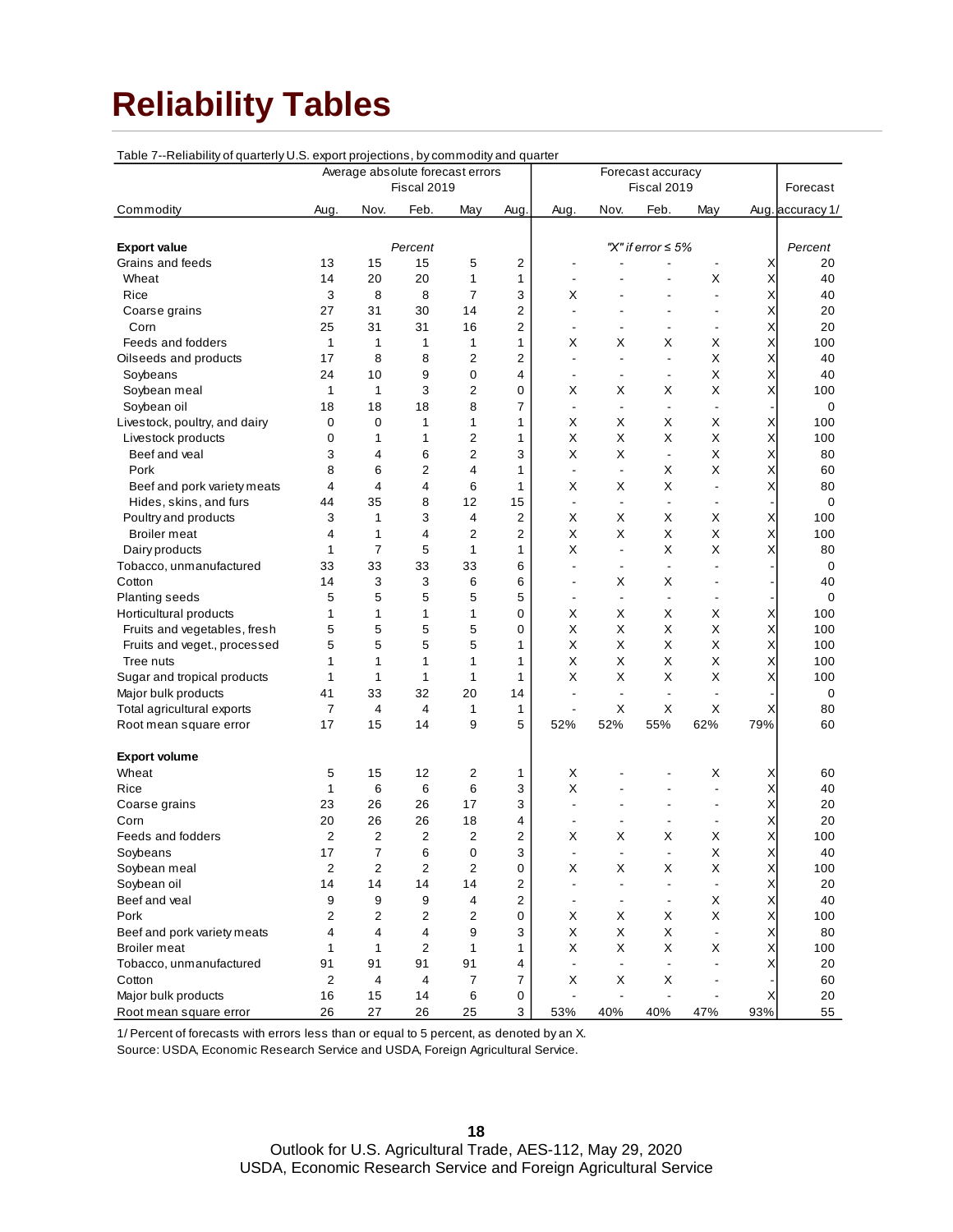| 10000<br><b>The maximity of quarterly 0.0. export projections, by country and quarter</b> |                |                         | Average absolute forecast errors |                |                |                |                | Forecast accuracy       |                          |                          |                  |
|-------------------------------------------------------------------------------------------|----------------|-------------------------|----------------------------------|----------------|----------------|----------------|----------------|-------------------------|--------------------------|--------------------------|------------------|
|                                                                                           |                |                         | Fiscal 2019                      |                |                |                |                | Fiscal 2019             |                          |                          | Forecast         |
| Country/region                                                                            | Aug.           | Nov.                    | Feb.                             | May            | Aug            | Aug.           | Nov.           | Feb.                    | May                      |                          | Aug. accuracy 1/ |
|                                                                                           |                |                         |                                  |                |                |                |                |                         |                          |                          | Percent          |
| <b>Export value</b>                                                                       |                |                         | Percent                          |                |                |                |                | "X" if error $\leq 5\%$ |                          |                          |                  |
| Asia                                                                                      | 10             | 6                       | 6                                | 2              | 4              |                |                |                         | X                        | Χ                        | 40               |
| East Asia                                                                                 | 9              | 3                       | 3                                | 6              | 4              | $\blacksquare$ | X              | Χ                       | $\blacksquare$           | $\times$<br>$\mathsf{x}$ | 60               |
| Japan                                                                                     | $\overline{2}$ | 4                       | 4                                | 4              | 4              | X              | X              | X                       | X                        |                          | 100              |
| China                                                                                     | 19             | 11                      | 11                               | 36             | 28             | $\overline{a}$ |                |                         | ÷.                       |                          | 0                |
| Hong Kong                                                                                 | 31             | 31                      | 31                               | 8              | $\overline{2}$ | $\overline{a}$ |                |                         |                          | Χ                        | 20               |
| Taiwan                                                                                    | 3              | 5                       | 5                                | 5              | 5              | X              |                |                         | ÷                        |                          | 20               |
| South Korea                                                                               | 1              | 5                       | 8                                | 8              | 5              | X              | Χ              |                         |                          | Χ                        | 60               |
| Southeast Asia                                                                            | 12             | 12                      | 11                               | $\overline{7}$ | 1              | ÷,             |                |                         | ä,                       | Χ                        | 20               |
| Indonesia                                                                                 | 21             | 21                      | 21                               | 14             | $\mathbf 0$    |                |                |                         |                          | X                        | 20               |
| Philippines                                                                               | $\overline{4}$ | 4                       | $\overline{4}$                   | 4              | 4              | X              | Х              | Х                       | Χ                        | X                        | 100              |
| Malaysia                                                                                  | 13             | 13                      | 13                               | 13             | 13             | $\overline{a}$ | $\overline{a}$ | $\overline{a}$          | ٠                        |                          | 0                |
| Thailand                                                                                  | 38             | 38                      | 27                               | 11             | 1              | ۰              |                |                         | ٠                        | Х                        | 20               |
| Vietnam                                                                                   | 17             | 17                      | 17                               | 17             | 3              |                |                |                         | ÷                        | X                        | 20               |
| South Asia                                                                                | 10             | 10                      | 10                               | 5              | 3              |                |                |                         | X                        | Χ                        | 40               |
| India                                                                                     | 5              | 5                       | 5                                | 16             | 16             | $\blacksquare$ |                |                         | $\ddot{\phantom{a}}$     |                          | 0                |
| Western Hemisphere                                                                        | 1              | $\mathbf{1}$            | 1                                | 1              | $\mathbf 0$    | X              | Х              | Х                       | X                        | Χ                        | 100              |
| North America                                                                             | 3              | 3                       | 3                                | 3              | 1              | X              | Χ              | Χ                       | X                        | X                        | 100              |
| Canada                                                                                    | 3              | 3                       | 3                                | 3              | 1              | X              | X              | X                       | X                        | X                        | 100              |
| Mexico                                                                                    | 4              | $\overline{\mathbf{4}}$ | 4                                | 4              | $\overline{2}$ | X              | X              | X                       | X                        | X                        | 100              |
| Caribbean                                                                                 | 5              | 5                       | $\overline{2}$                   | $\overline{2}$ | $\overline{2}$ | X              | X              | X                       | X                        | X                        | 100              |
| Dominican Republic                                                                        | $\overline{7}$ | $\overline{7}$          | 0                                | $\overline{0}$ | $\Omega$       | $\overline{a}$ | ÷,             | Χ                       | X                        | X                        | 60               |
| Central America                                                                           | 9              | 9                       | 9                                | 9              | 9              | $\blacksquare$ |                | $\sim$                  | $\blacksquare$           |                          | 0                |
| South America                                                                             | 4              | 4                       | 4                                | 5              | 1              | X              | Х              | Х                       | $\overline{\phantom{a}}$ | X                        | 80               |
| Brazil                                                                                    | 3              | 3                       | 3                                | 3              | 3              | X              | X              | Χ                       | X                        | $\mathsf{x}$             | 100              |
| Colombia                                                                                  | 12             | 12                      | 12                               | 12             | 5              | ÷,             |                | ÷.                      | $\overline{a}$           | Χ                        | 20               |
| Peru                                                                                      | 26             | 26                      | 26                               | 26             | 7              |                |                |                         |                          |                          | 0                |
| Venezuela                                                                                 | 73             | 73                      | 73                               | 15             | 15             |                |                |                         |                          |                          | 0                |
| Europe and Eurasia                                                                        | 6              | 6                       | 6                                | 7              | 6              |                |                |                         |                          |                          | 0                |
| European Union-27+UK 2/                                                                   | 6              | 6                       | 6                                | 6              | 6              |                |                |                         | ÷                        |                          | 0                |
| Other Europe                                                                              | 22             | 22                      | 22                               | 22             | 5              |                |                |                         | $\overline{a}$           | X                        | 20               |
| FSU-12 3/                                                                                 | 18             | 18                      | 18                               | $\overline{2}$ | $\overline{2}$ |                |                |                         | Χ                        | X                        | 40               |
| Russia                                                                                    | 8              | 8                       | 8                                | 37             | 37             | $\blacksquare$ |                |                         | $\overline{a}$           |                          | 0                |
| <b>Middle East</b>                                                                        | $\overline{4}$ | 4                       | $\overline{4}$                   | 4              | $\overline{2}$ | Χ              | Χ              | Х                       | X                        | X                        | 100              |
| Turkey                                                                                    | 27             | 27                      | 27                               | 27             | 18             | $\blacksquare$ |                | $\blacksquare$          | $\blacksquare$           |                          | 0                |
| Saudi Arabia                                                                              | 6              | 6                       | 6                                | 6              | 6              |                |                |                         |                          |                          | 0                |
| Africa                                                                                    | 32             | 32                      | 32                               | 23             | 10             |                |                |                         |                          |                          | $\mathbf 0$      |
| North Africa                                                                              | 69             | 69                      | 69                               | 51             | 22             |                |                |                         |                          |                          | 0                |
| Egypt                                                                                     | 56             | 56                      | 56                               | 56             | 15             |                |                |                         |                          |                          | 0                |
| Sub-Saharan Africa                                                                        | 8              | 8                       | 8                                | 8              | 3              |                |                |                         |                          | Χ                        | 20               |
| Nigeria                                                                                   | 9              | 9                       | 9                                | 9              | 9              | L,             |                |                         |                          |                          | 0                |
| Oceania                                                                                   | $\overline{2}$ | $\overline{2}$          | $\overline{2}$                   | $\overline{2}$ | $\overline{2}$ | X              | X              | X                       | X                        | X                        | 100              |
| Root mean square error                                                                    | 23             | 23                      | 22                               | 18             | 11             | 32%            | 32%            | 32%                     | 34%                      | 61%                      | 38               |
| 1/ Depart of forecasts with expre logs than an equal to Engraph as departed by an V       |                |                         |                                  |                |                |                |                |                         |                          |                          |                  |

Table 8--Reliability of quarterly U.S. export projections, by country and quarter

1/ Percent of forecasts with errors less than or equal to 5 percent, as denoted by an X.

2/ 28 member nations of the European Union including the United Kingdom (UK), which will remain in the European Union Customs Union during the transition period that is scheduled to end December 31, 2020, but may be extended.

3/ The 15 Republics of the Former Soviet Union (FSU) minus the 3 Baltic Republics.

Source: USDA, Economic Research Service and USDA, Foreign Agricultural Service.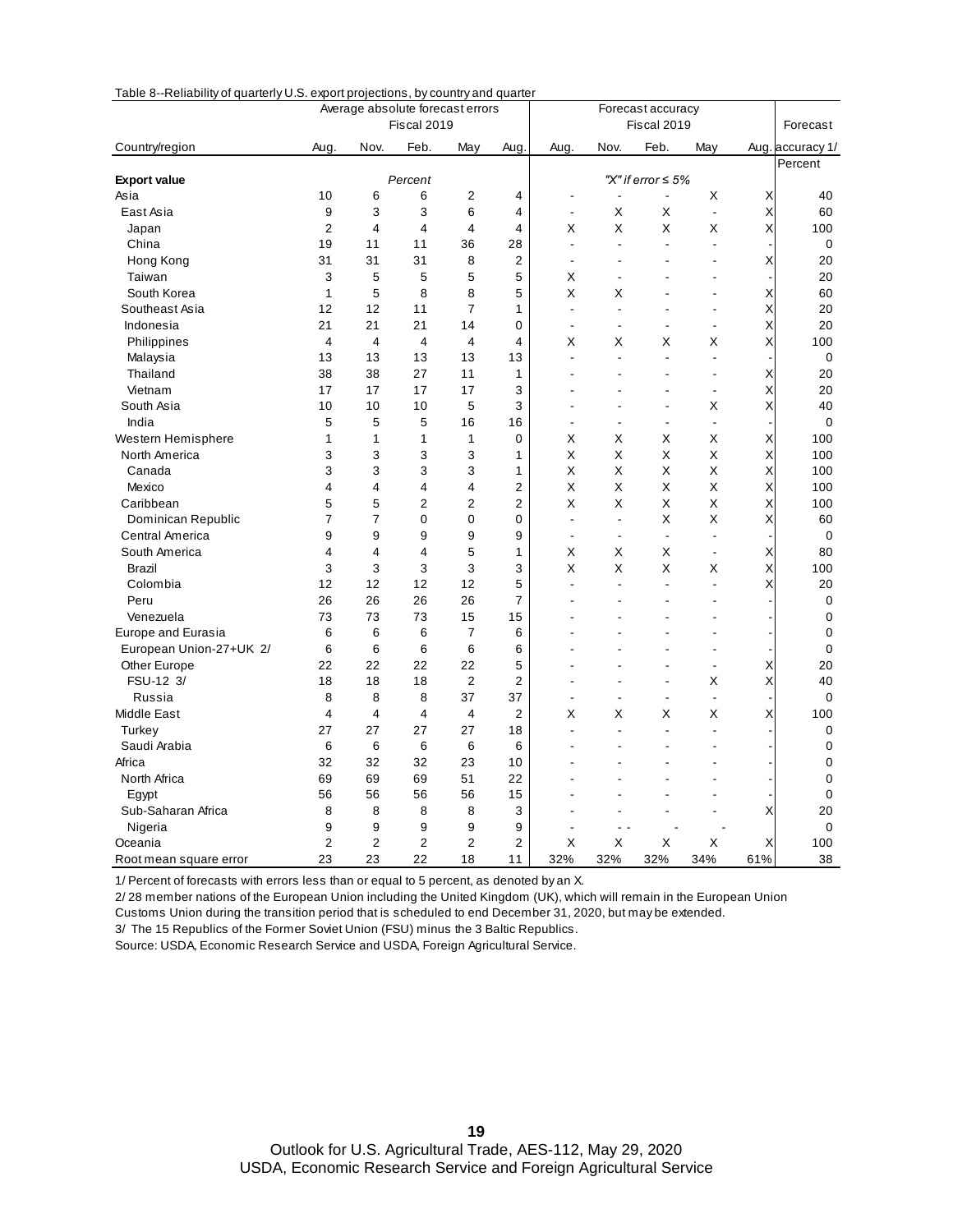| or quarterly offer import projections, by commodity and quarter<br>Average absolute forecast errors |                         |                         |             |                         | Forecast accuracy |                          |                          |                          |                          |     |                  |
|-----------------------------------------------------------------------------------------------------|-------------------------|-------------------------|-------------|-------------------------|-------------------|--------------------------|--------------------------|--------------------------|--------------------------|-----|------------------|
|                                                                                                     |                         |                         | Fiscal 2019 |                         |                   |                          |                          | Fiscal 2019              |                          |     | Forecast         |
| Commodity                                                                                           | Aug.                    | Nov.                    | Feb.        | May                     | Aug.              | Aug.                     | Nov.                     | Feb.                     | May                      |     | Aug. accuracy 1/ |
| Import value                                                                                        |                         |                         | Percent     |                         |                   |                          |                          | "X" if error $\leq 5\%$  |                          |     | Percent          |
| Livestock, poultry, and dairy                                                                       | 3                       | 4                       | 4           | 3                       | 0                 | X                        | X                        | Χ                        | X                        | Χ   | 100              |
| Livestock and meats                                                                                 | 1                       | 4                       | 3           | $\overline{\mathbf{c}}$ | 0                 | X                        | X                        | X                        | X                        | Χ   | 100              |
| Cattle and calves                                                                                   | 9                       | 9                       | 3           | 3                       | 3                 | $\overline{\phantom{a}}$ | $\overline{a}$           | X                        | X                        | Χ   | 60               |
| Swine                                                                                               | 4                       | 4                       | 4           | 4                       | 4                 | X                        | Х                        | Χ                        | X                        | X   | 100              |
| Beef and veal                                                                                       | $\overline{2}$          | $\overline{7}$          | 7           | 3                       | 2                 | X                        | $\overline{\phantom{a}}$ | $\blacksquare$           | X                        | Χ   | 60               |
| Pork                                                                                                | 9                       | 3                       | 9           | 3                       | 3                 | $\overline{a}$           | Х                        | $\blacksquare$           | X                        | Χ   | 60               |
| Dairy products                                                                                      | 11                      | 8                       | 8           | 8                       | 3                 | $\overline{\phantom{0}}$ | $\overline{\phantom{a}}$ | $\overline{\phantom{a}}$ | ä,                       | X   | 20               |
| Cheese                                                                                              | $\overline{4}$          | 4                       | 4           | 11                      | 4                 | X                        | X                        | X                        | $\overline{\phantom{a}}$ | X   | 80               |
| Grains and feed                                                                                     | $\overline{7}$          | $\overline{7}$          | 4           | 4                       | 1                 | $\overline{\phantom{0}}$ | $\overline{\phantom{a}}$ | X                        | Χ                        | X   | 60               |
| Grain products                                                                                      | 9                       | 9                       | 6           | 6                       | 4                 |                          |                          | $\blacksquare$           | ä,                       | X   | 20               |
| Oilseeds and products                                                                               | 11                      | 10                      | 9           | $\overline{7}$          | 2                 |                          |                          | $\blacksquare$           |                          | X   | 20               |
| Vegetable oils                                                                                      | 21                      | 19                      | 15          | 14                      | 6                 |                          |                          | $\overline{\phantom{a}}$ | ä,                       |     | 0                |
| Horticulture products                                                                               | $\overline{7}$          | 6                       | 5           | 3                       | 2                 | $\overline{\phantom{0}}$ |                          | х                        | X                        | Χ   | 60               |
| Fruits, fresh                                                                                       | 5                       | 6                       | 2           | 1                       | 1                 | $\overline{\phantom{0}}$ |                          | Χ                        | X                        | Χ   | 60               |
| Fruits, preserved                                                                                   | 4                       | 3                       | 1           | 1                       | 1                 | X                        | Х                        | X                        | X                        | Χ   | 100              |
| Fruit juices                                                                                        | 4                       | 0                       | 0           | $\mathbf 0$             | 0                 | X                        | X                        | Χ                        | X                        | Χ   | 100              |
| Nuts and preparations                                                                               | 8                       | 8                       | 11          | 11                      | 11                | $\overline{\phantom{0}}$ | L,                       | $\blacksquare$           | $\overline{a}$           |     | 0                |
| Vegetables, fresh                                                                                   | $\overline{7}$          | 7                       | 6           | 5                       | 5                 | $\overline{\phantom{0}}$ |                          | $\overline{\phantom{a}}$ | X                        | Χ   | 40               |
| Vegetables, processed                                                                               | 1                       | 1                       | 1           | 1                       | 1                 | X                        | Х                        | X                        | Χ                        | X   | 100              |
| Wine                                                                                                | $\mathbf 0$             | 0                       | 1           | 1                       | 1                 | X                        | Х                        | X                        | X                        | Χ   | 100              |
| Malt beer                                                                                           | $\mathbf 0$             | 2                       | 2           | 2                       | 2                 | X                        | Х                        | X                        | X                        | Χ   | 100              |
| Essential oils                                                                                      | 2                       | $\mathbf 0$             | 0           | 0                       | 0                 | X                        | Х                        | X                        | X                        | X   | 100              |
| Cut flowers and nursery stock                                                                       | 8                       | 8                       | 8           | 8                       | 8                 | $\blacksquare$           | $\blacksquare$           | $\blacksquare$           |                          |     | 0                |
| Sugar and tropical products                                                                         | 2                       | 3                       | 2           | 1                       | 0                 | X                        | Х                        | X                        | X                        | Χ   | 100              |
| Sweeteners and products                                                                             | 6                       | 8                       | 8           | 6                       | 1                 | $\overline{\phantom{0}}$ | $\blacksquare$           | $\blacksquare$           | $\overline{\phantom{a}}$ | X   | 20               |
| Confections                                                                                         | 6                       | 1                       | 1           | 1                       | 1                 | $\overline{\phantom{0}}$ | Х                        | X                        | X                        | X   | 80               |
| Cocoa and products                                                                                  | $\mathbf 0$             | $\mathbf 0$             | 2           | $\overline{2}$          | 0                 | X                        | Х                        | X                        | X                        | Χ   | 100              |
| Coffee beans and products                                                                           | $\overline{7}$          | $\overline{7}$          | 5           | 5                       | 1                 | $\blacksquare$           |                          | $\blacksquare$           | ÷,                       | X   | 20               |
| Natural rubber                                                                                      | 12                      | 12                      | 12          | 6                       | 6                 | $\overline{\phantom{0}}$ |                          | $\blacksquare$           | ÷,                       |     | 0                |
| Other imports                                                                                       | 3                       | 3                       | 3           | 3                       | 3                 | X                        | Х                        | X                        | X                        | Χ   | 100              |
| Total agricultural imports                                                                          | 3                       | 3                       | 2           | 2                       | 1                 | X                        | Χ                        | X                        | X                        | X   | 100              |
| Root mean square error                                                                              | $\overline{7}$          | $\overline{7}$          | 6           | 5                       | 4                 | 48%                      | 52%                      | 61%                      | 68%                      | 87% | 63               |
| Import volume                                                                                       |                         |                         |             |                         |                   |                          |                          |                          |                          |     |                  |
| Wine                                                                                                | 6                       | 6                       | 6           | 6                       | 2                 |                          |                          |                          |                          | Χ   | 20               |
| Malt beer                                                                                           | 3                       | 0                       | 0           | $\mathbf 0$             | 0                 | X                        | X                        | X                        | X                        | Χ   | 100              |
| Fruit juices                                                                                        | 6                       | 8                       | 8           | 8                       | 6                 | $\overline{\phantom{a}}$ | $\overline{a}$           | $\overline{\phantom{a}}$ |                          |     | 0                |
| Cattle and calves                                                                                   | 2                       | $\overline{\mathbf{c}}$ | 2           | $\overline{\mathbf{c}}$ | 3                 | Х                        | Χ                        | X                        | Χ                        | Χ   | 100              |
| Swine                                                                                               | 6                       | 4                       | 2           | 4                       | 0                 | $\overline{\phantom{a}}$ | X                        | Χ                        | X                        | X   | 80               |
| Beef and veal                                                                                       | $\overline{\mathbf{c}}$ | $\overline{2}$          | 2           | 2                       | 2                 | X                        | Х                        | X                        | Χ                        | Χ   | 100              |
| Pork                                                                                                | 19                      | 19                      | 19          | 5                       | 5                 | $\blacksquare$           | $\overline{\phantom{a}}$ | $\overline{\phantom{a}}$ | $\overline{\phantom{a}}$ |     | 0                |
| Fruits--fresh                                                                                       | 1                       | 1                       | 1           | 1                       | 0                 | X                        | Х                        | X                        | X                        | Χ   | 100              |
| Fruits--processed                                                                                   | 5                       | 0                       | 0           | 0                       | 0                 | $\overline{\phantom{a}}$ | X                        | Χ                        | X                        | Χ   | 80               |
| Vegetables--fresh                                                                                   | $\overline{2}$          | 2                       | 2           | 0                       | 0                 | Χ                        | Х                        | X                        | X                        | Χ   | 100              |
| Vegetables--processed                                                                               | 1                       | 1                       | 1           | 2                       | 2                 | X                        | X                        | X                        | Χ                        | Χ   | 100              |
| Vegetable oils                                                                                      | 16                      | 12                      | 12          | 10                      | 2                 |                          |                          |                          |                          | Χ   | 20               |
| Cocoa and products                                                                                  | 6                       | $\,6\,$                 | 6           | 6                       | 6                 |                          |                          |                          |                          |     | 0                |
| Coffee beans and products                                                                           | 16                      | 16                      | 16          | 16                      | 10                |                          |                          |                          |                          |     | 0                |
| Root mean square error                                                                              | 9                       | 8                       | 8           | 6                       | 4                 | 43%                      | 57%                      | 57%                      | 57%                      | 71% | 57               |
|                                                                                                     |                         |                         |             |                         |                   |                          |                          |                          |                          |     |                  |

#### Table 9--Reliability of quarterly U.S. import projections, by commodity and quarter

1/ Percent of forecasts with errors less than or equal to 5 percent, as denoted by an X.

Source: USDA, Economic Research Service and USDA, Foreign Agricultural Service.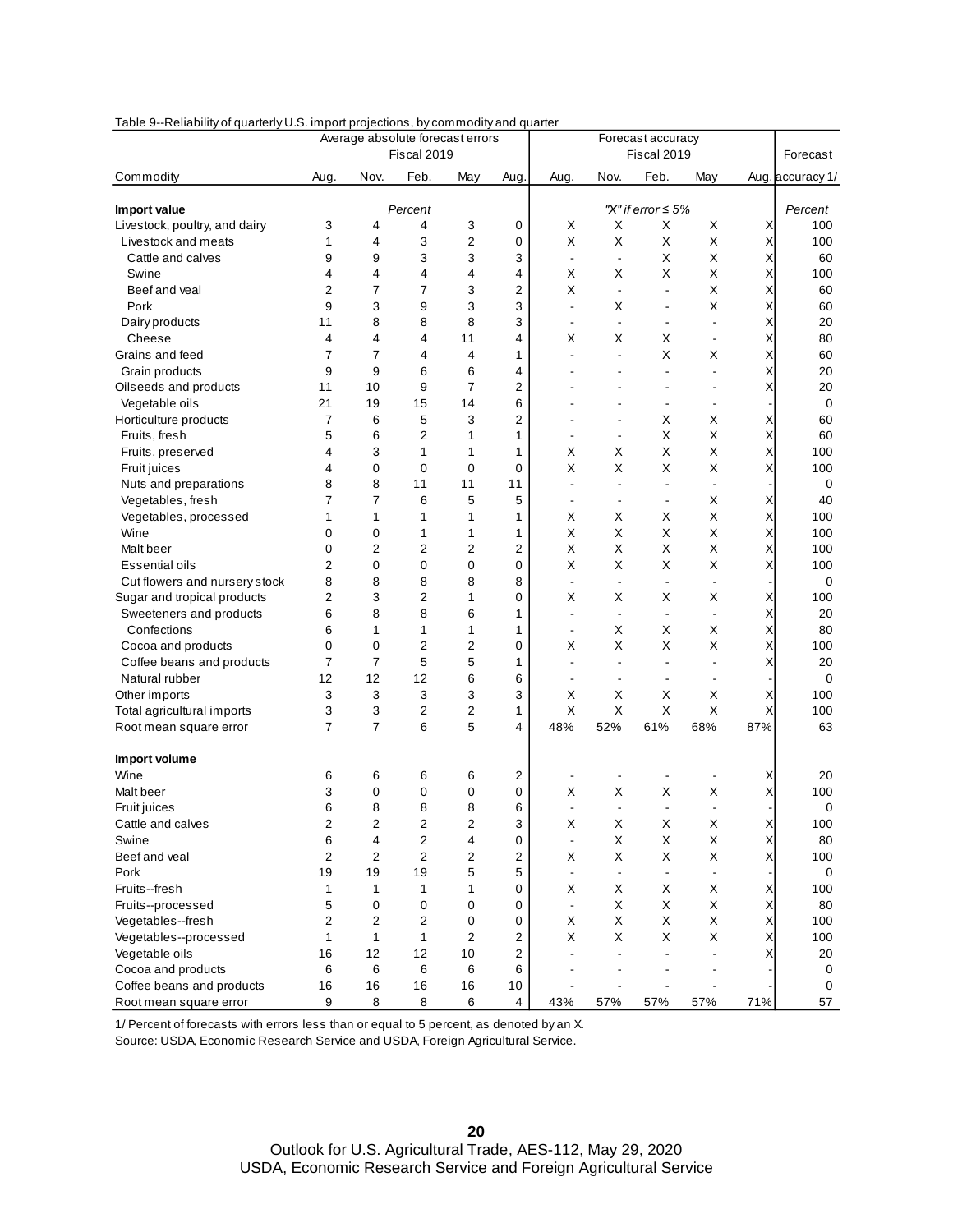|                              |                                  |                | .<br>Average absolute forecast errors | $-$ - $ -$     |                |                                     |                          | Forecast accuracy        |                          |     |                  |
|------------------------------|----------------------------------|----------------|---------------------------------------|----------------|----------------|-------------------------------------|--------------------------|--------------------------|--------------------------|-----|------------------|
|                              |                                  |                | Fiscal 2019                           |                |                |                                     |                          | Fiscal 2019              |                          |     | Forecast         |
| Country/region               | Aug                              | Nov.           | Feb.                                  | May            | Aug            | Aug.                                | Nov.                     | Feb.                     | May                      |     | Aug. accuracy 1/ |
|                              |                                  |                |                                       |                |                |                                     |                          |                          |                          |     |                  |
| Import value                 |                                  |                | Percent                               |                |                |                                     |                          | "X" if error $\leq 5\%$  |                          |     | Percent          |
| Western Hemisphere           | 3                                | $\overline{2}$ | 1                                     | 1              | 1              | X                                   | X                        | Χ                        | X                        | Χ   | 100              |
| Canada                       | $\mathbf 0$                      | 1              | 1                                     | 1              | 1              | $\sf X$                             | Χ                        | X                        | $\pmb{\times}$           | Χ   | 100              |
| Mexico                       | 9                                | 8              | $\overline{7}$                        | 6              | 3              | $\blacksquare$                      |                          | ä,                       |                          | Χ   | 20               |
| Central America              | 1                                | $\mathbf{1}$   | 3                                     | 3              | 1              | X                                   | Х                        | Х                        | X                        | X   | 100              |
| Costa Rica                   | 12                               | 12             | 12                                    | 12             | 6              | $\blacksquare$                      |                          | $\overline{\phantom{a}}$ | $\overline{\phantom{a}}$ |     | 0                |
| Guatemala                    | $\mathbf{1}$                     | $\mathbf{1}$   | 3                                     | 3              | 3              | X                                   | X                        | X                        | X                        | X   | 100              |
| <b>Other Central America</b> | 5                                | 5              | 5                                     | 5              | 1              | X                                   | Χ                        | Χ                        | $\mathsf X$              | X   | 100              |
| Caribbean                    | 9                                | 6              | 6                                     | 21             | 21             | $\sim$                              | $\overline{a}$           | $\blacksquare$           | $\overline{\phantom{a}}$ |     | 0                |
| South America                | $\mathbf{1}$                     | $\mathbf{1}$   | 1                                     | $\mathbf 0$    | $\mathbf 0$    | X                                   | X                        | Χ                        | X                        | Χ   | 100              |
| Argentina                    | 3                                | 3              | 3                                     | 4              | 4              |                                     | X                        | Χ                        | X                        | Χ   | 80               |
| Brazil                       | 5                                | 5              | 5                                     | 5              | $\overline{2}$ |                                     | $\overline{\phantom{a}}$ | $\overline{\phantom{a}}$ | ÷                        | Χ   | 20               |
| Chile                        | $\overline{4}$                   | 4              | 8                                     | 8              | 4              | X                                   | X                        | $\overline{\phantom{a}}$ | $\Box$                   | Χ   | 60               |
| Colombia                     | 4                                | $\overline{4}$ | $\overline{\mathbf{A}}$               | 5              | 5              | X                                   | X                        | Χ                        | X                        | Χ   | 100              |
| Peru                         | 10                               | 14             | 14                                    | 11             | 6              | $\overline{a}$                      |                          | Ĭ.                       | $\overline{\phantom{a}}$ |     | 0                |
| Other South America          | 5                                | 5              | 5                                     | 1              | 1              | $\sim$                              | $\overline{a}$           | $\overline{\phantom{a}}$ | X                        | Χ   | 40               |
| <b>Europe and Eurasia</b>    | 5                                | 5              | $\overline{4}$                        | 4              | 4              | X                                   | Χ                        | Χ                        | X                        | Χ   | 100              |
| European Union-27+UK 2/      | 4                                | $\overline{4}$ | 3                                     | 3              | 2              | X                                   | Χ                        | Χ                        | X                        | X   | 100              |
| Other Europe                 | 19                               | 19             | 19                                    | 17             | 17             | $\overline{\phantom{a}}$            | ä,                       | $\overline{\phantom{a}}$ | ÷,                       |     | 0                |
| Asia                         | 3                                | $\overline{4}$ | 4                                     | 1              | 1              | X                                   | Х                        | Х                        | Х                        | Χ   | 100              |
| East Asia                    | 6                                | 6              | $\overline{7}$                        | $\overline{7}$ | $\overline{2}$ |                                     |                          |                          | $\overline{a}$           | Χ   | 20               |
| China                        | 13                               | 15             | 15                                    | 13             | 6              |                                     |                          |                          | $\overline{\phantom{a}}$ |     | 0                |
| Other East Asia              | 9                                | 9              | 9                                     | 4              | 4              |                                     |                          |                          | Х                        | Χ   | 40               |
| Southeast Asia               | $\overline{7}$                   | 8              | 8                                     | 1              | $\mathbf 0$    |                                     |                          | $\overline{a}$           | X                        | X   | 40               |
| Indonesia                    | 21                               | 21             | 21                                    | 17             | 4              |                                     |                          |                          | $\ddot{\phantom{a}}$     | Χ   | 20               |
| Malaysia                     | 3                                | 3              | 3                                     | 3              | 3              |                                     | X                        | Х                        | X                        | X   | 80               |
| Thailand                     | 12                               | 12             | 12                                    | $\overline{7}$ | 5              |                                     |                          |                          | L.                       | X   | 20               |
| Vietnam                      | 23                               | 23             | 23                                    | 17             | 8              |                                     |                          |                          | ä,                       |     | 0                |
| <b>Other Southeast Asia</b>  | 44                               | 49             | 49                                    | 20             | 3              | $\blacksquare$                      |                          |                          | $\overline{\phantom{a}}$ | X   | 20               |
| South Asia                   | 5                                | 5              | 5                                     | 1              | 1              | X                                   | Х                        | Х                        | Χ                        | X   | 100              |
| India                        | 3                                | 3              | 3                                     | 1              | 1              | X                                   | Х                        | X                        | X                        | X   | 100              |
| Oceania                      | 3                                | 3              | 3                                     | 1              | 1              | X                                   | Χ                        | Χ                        | X                        | Χ   | 100              |
| Australia                    | $\mathbf{1}$                     | 1              | 1                                     | 1              | 2              | X                                   | X                        | Χ                        | X                        | Χ   | 100              |
| New Zealand                  | 14                               | 14             | 14                                    | 6              | 6              | $\blacksquare$                      |                          |                          |                          |     | 0                |
| Africa                       | $\overline{4}$                   | $\overline{7}$ | 7                                     | 7              | 4              | X                                   |                          |                          |                          | X   | 40               |
| Sub-Saharan Africa           | $\mathbf{1}$                     | 5              | 5                                     | 5              | 5              | X                                   |                          |                          |                          |     | 20               |
| Ivory Coast                  | 46                               | 33             | 33                                    | 13             | 6              | $\overline{a}$                      |                          | J.                       | ÷,                       |     | 0                |
| Middle East                  | $\mathbf{1}$                     | 1              | $\mathbf{1}$                          | $\mathbf 0$    | $\mathbf 0$    | X                                   | Х                        | Х                        | X                        | Χ   | 100              |
| Turkey                       | 3                                | 3              | 3                                     | 1              | 1              | X                                   | X                        | X                        | X                        | X   | 100              |
| Root mean square error       | 13                               | 13             | 13                                    | 9              | 6              | 50%                                 | 50%                      | 47%                      | 55%                      | 76% | 56               |
| 4/12111                      | state as the six that is a state |                |                                       |                |                | al te Forescent en des stad bures V |                          |                          |                          |     |                  |

#### Table 10--Reliability of quarterly U.S. import projections, by country and quarter

1/ Percent of forecasts with errors less than or equal to 5 percent, as denoted by an X.

2/ 28 member nations of the European Union including the United Kingdom (UK), which will remain in the European Union Customs Union during the transition period that is scheduled to end December 31, 2020, but may be extended.

Source: USDA, Economic Research Service and USDA, Foreign Agricultural Service.

### Suggested Citation

Kenner, Bart and Hui Jiang. *Outlook for U.S. Agricultural Trade*, AES-112, USDA, Economic Research Service and Foreign Agricultural Service, May 29, 2020